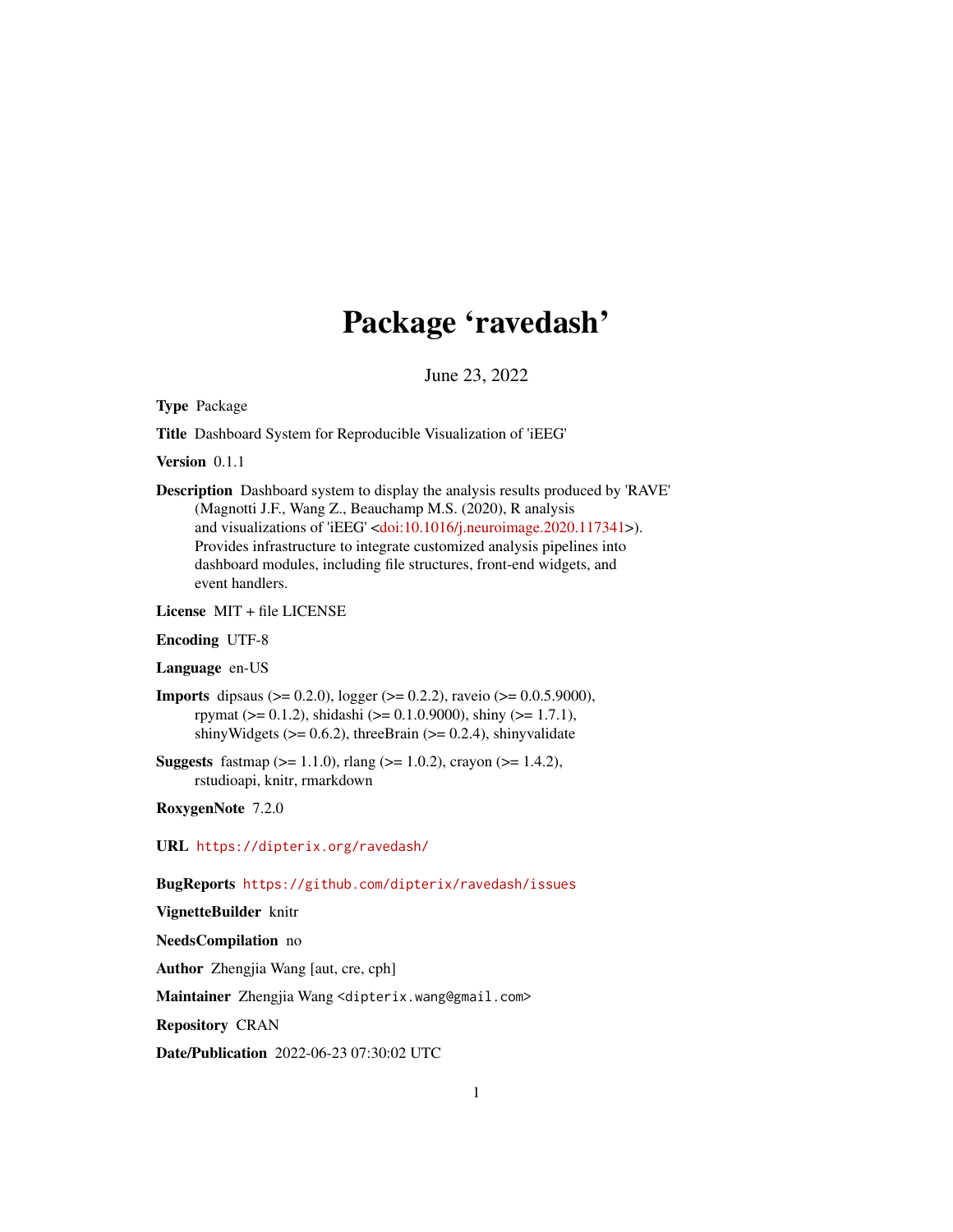# <span id="page-1-0"></span>R topics documented:

|                                                                                                            | 3              |
|------------------------------------------------------------------------------------------------------------|----------------|
| $group\_box$                                                                                               | $\overline{4}$ |
|                                                                                                            | 5              |
| module server common $\dots \dots \dots \dots \dots \dots \dots \dots \dots \dots \dots \dots \dots \dots$ | 6              |
|                                                                                                            | - 8            |
|                                                                                                            |                |
|                                                                                                            |                |
|                                                                                                            |                |
|                                                                                                            |                |
|                                                                                                            |                |
|                                                                                                            |                |
|                                                                                                            |                |
|                                                                                                            |                |
|                                                                                                            |                |
|                                                                                                            |                |
|                                                                                                            |                |

#### **Index** [25](#page-24-0)

card\_url *Set 'URL' scheme for modules*

# Description

Automatically generates href for [input\\_card](#page-9-1) and [output\\_card](#page-9-1)

# Usage

```
set_card_url_scheme(module_id, root, sep = "/")
```
card\_href(title, type = "input", module\_id = NULL)

# Arguments

| module_id | the module ID                                      |
|-----------|----------------------------------------------------|
| root      | 'URL' default route                                |
| sep       | separation                                         |
| title     | a title string that will be used to generate 'URL' |
| type      | type of the card; choices are 'input' or 'output'  |

# Value

The hyper reference of suggested card 'URL'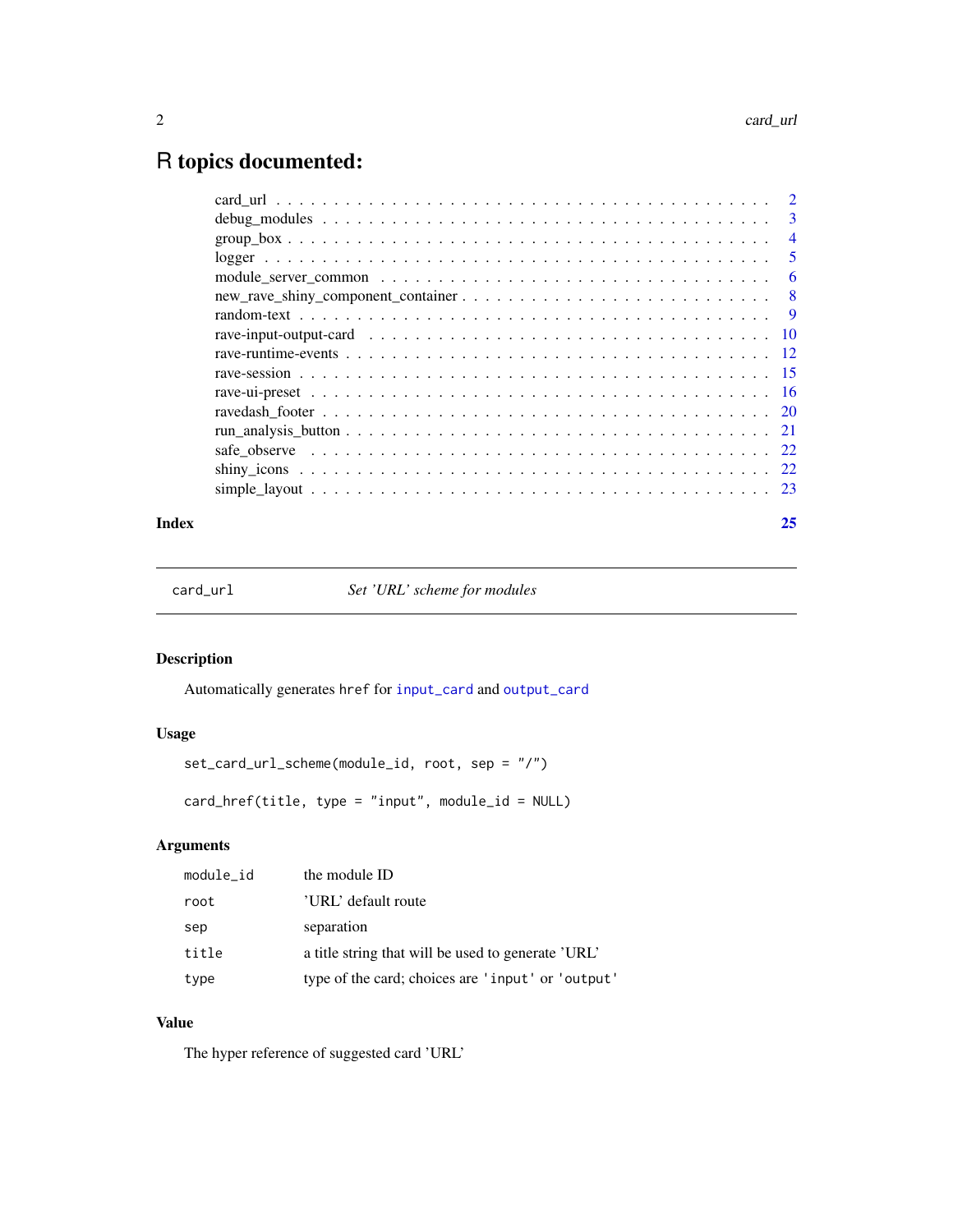#### <span id="page-2-0"></span>debug\_modules 3

# Examples

```
set_card_url_scheme(
  module_id = "power_explorer",
  root = "https://openwetware.org/wiki/RAVE:ravebuiltins",
  sep = ":")
card_href("Set Electrodes", type = "input", module_id = "power_explorer")
```

```
debug_modules Debug 'RAVE' modules interactively in local project folder
```
#### Description

Debug 'RAVE' modules interactively in local project folder

#### Usage

```
debug_modules(
 module_root = rstudioapi::getActiveProject(),
 host = "127.0.0.1",port = 17283,
  jupyter = FALSE,
  ...
\mathcal{L}
```
#### Arguments

| module_root | root of modules, usually the project folder created from 'shidashi' template |
|-------------|------------------------------------------------------------------------------|
| host, port  | host and port of the application                                             |
| jupyter     | whether to launch 'Jupyter' server; default is false                         |
| .           | passed to render                                                             |

#### Value

'RStudio' job ID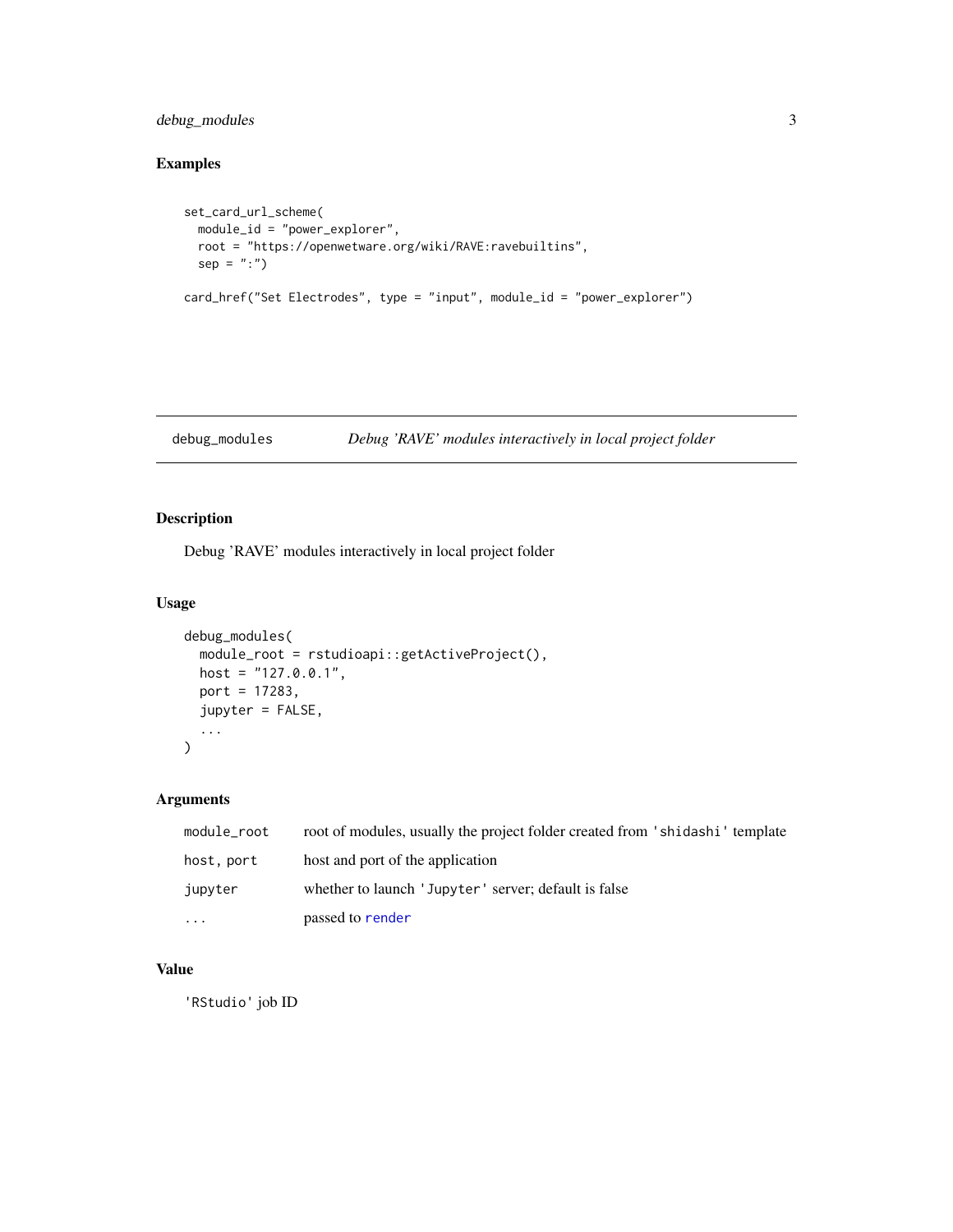<span id="page-3-0"></span>

#### Description

Only works in template framework provided by 'shidashi' package, see [use\\_template](#page-0-0)

#### Usage

```
group_box(title, ..., class = NULL)
```

```
flex_group_box(title, \dots, class = NULL, wrap = "wrap", direction = "row")
```
#### Arguments

| title                   | the box title                                            |
|-------------------------|----------------------------------------------------------|
| $\cdot$ $\cdot$ $\cdot$ | elements to be included or to be passed to other methods |
| class                   | additional class of the box                              |
| wrap, direction         |                                                          |
|                         | see flex_container                                       |

#### Value

A 'HTML' tag

#### Examples

```
library(shiny)
library(shidashi)
library(ravedash)
group_box(
  title = "Analysis Group A",
  selectInput("a", "Condition", choices = c("A", "B")),
  sliderInput("b", "Time range", min = 0, max = 1, value = c(0,1))
\lambdaflex_group_box(
  title = "Project and Subject",
  flex_item( "Some input 1" ),
  flex_item( "Some input 2" ),
  flex_break(),
  flex_item( "Some input in new line" )
)
```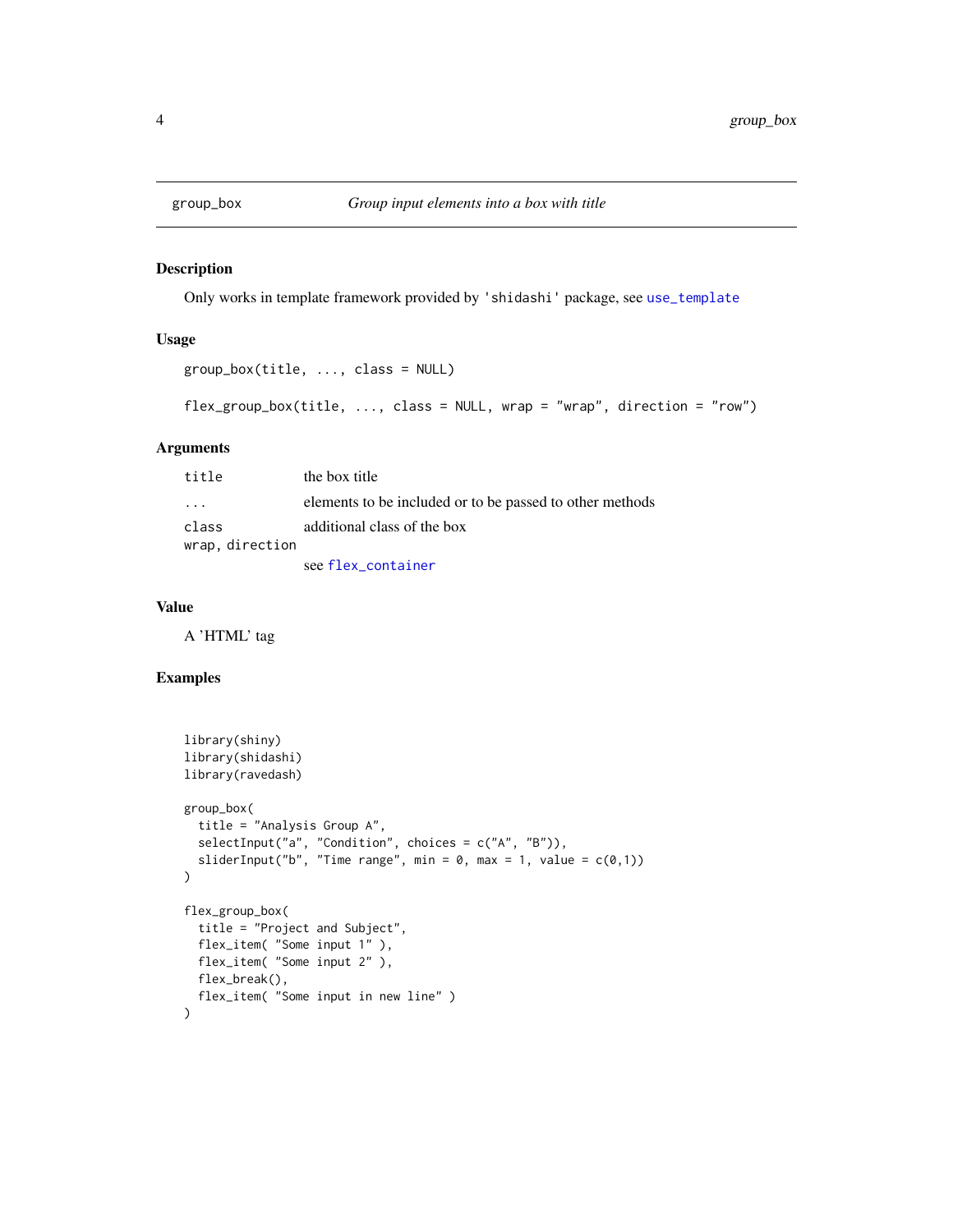<span id="page-4-0"></span>

#### Description

Keep track of messages printed by modules

#### Usage

```
logger(
  ...,
  level = c("info", "warning", "error", "fatal", "debug", "trace"),
  calc_delta = "auto",
  .envir = parent.frame(),.\text{sep} = \sqrt{\frac{mn}{n}}use_glue = FALSE,
  reset_timer = FALSE
\mathcal{L}set_logger_path(root_path, max_bytes, max_files)
logger_threshold(
  level = c("info", "warning", "error", "fatal", "debug", "trace"),
  module_id,
  type = c("console", "file", "both")
\mathcal{L}
```
# logger\_error\_condition(cond, level = "error")

# Arguments

| $\ldots$ , .envir, .sep |                                                                                                                                                                                                                                                                             |
|-------------------------|-----------------------------------------------------------------------------------------------------------------------------------------------------------------------------------------------------------------------------------------------------------------------------|
|                         | passed to glue, if use_glue is true                                                                                                                                                                                                                                         |
| level                   | the level of message, choices are 'info' (default), 'warning', 'error', 'fatal',<br>'debug', 'trace'                                                                                                                                                                        |
| calc_delta              | whether to calculate time difference between current message and previous mes-<br>sage; default is 'auto', which prints time difference when level is 'debug'.<br>This behavior can be changed by altering calc_delta by a logical TRUE to en-<br>able or FALSE to disable. |
| use_glue                | whether to use glue to combine $\dots$ ; default is false                                                                                                                                                                                                                   |
| reset_timer             | whether to reset timer used by calc_delta                                                                                                                                                                                                                                   |
| root_path               | root directory if you want log messages to be saved to hard disks; if root_path<br>is NULL, "", or nullfile, then logger path will be unset.                                                                                                                                |
| max_bytes               | maximum file size for each logger partitions                                                                                                                                                                                                                                |
| max_files               | maximum number of partition files to hold the log; old files will be deleted.                                                                                                                                                                                               |
|                         |                                                                                                                                                                                                                                                                             |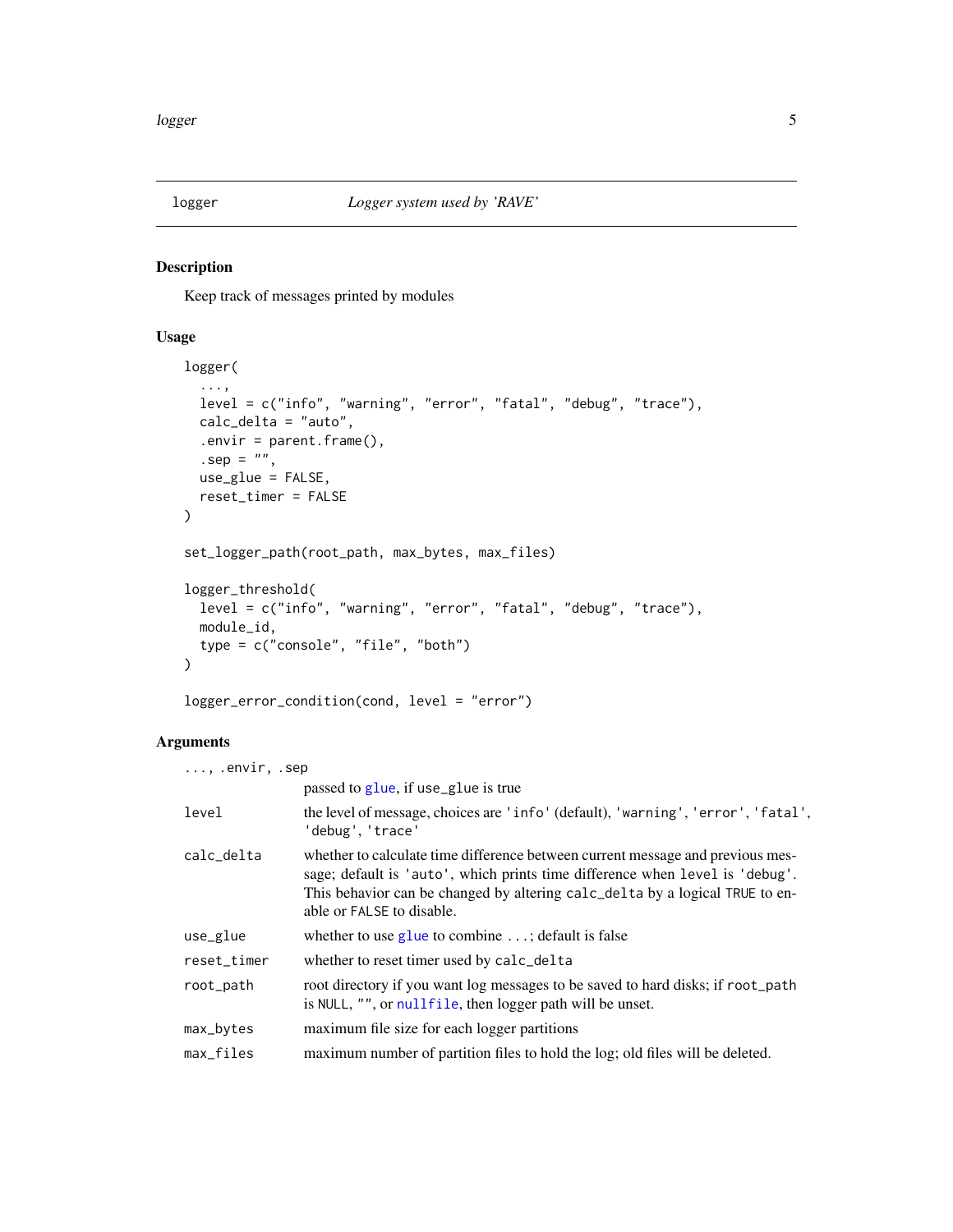<span id="page-5-0"></span>

| module id | 'RAVE' module identification string, or name-space; default is 'ravedash'                                                                                                                                    |
|-----------|--------------------------------------------------------------------------------------------------------------------------------------------------------------------------------------------------------------|
| type      | which type of logging should be set; default is 'console', if file log is enabled<br>through set_logger_path, type could be 'file' or 'both'. Default log level<br>is 'info' on console and 'debug' on file. |
| cond      | condition to log                                                                                                                                                                                             |

#### Value

The message without time-stamps

#### Examples

```
logger("This is a message")
a \leq -1logger("A message with glue: a={a}")
logger("A message without glue: a={a}", use_glue = FALSE)
logger("Message A", calc_delta = TRUE, reset_timer = TRUE)
logger("Seconds before logging another message", calc_delta = TRUE)
# by default, debug and trace messages won't be displayed
logger('debug message', level = 'debug')
# adjust logger level, make sure `module_id` is a valid RAVE module ID
logger_threshold('debug', module_id = NULL)
# Debug message will display
logger('debug message', level = 'debug')
# Trace message will not display as it's lower than debug level
logger('trace message', level = 'trace')
```
<span id="page-5-1"></span>module\_server\_common *Default module server function*

#### Description

Common shiny server function to enable modules that requires data loader panel.

#### Usage

```
module_server_common(
 module_id,
 check_data_loaded,
```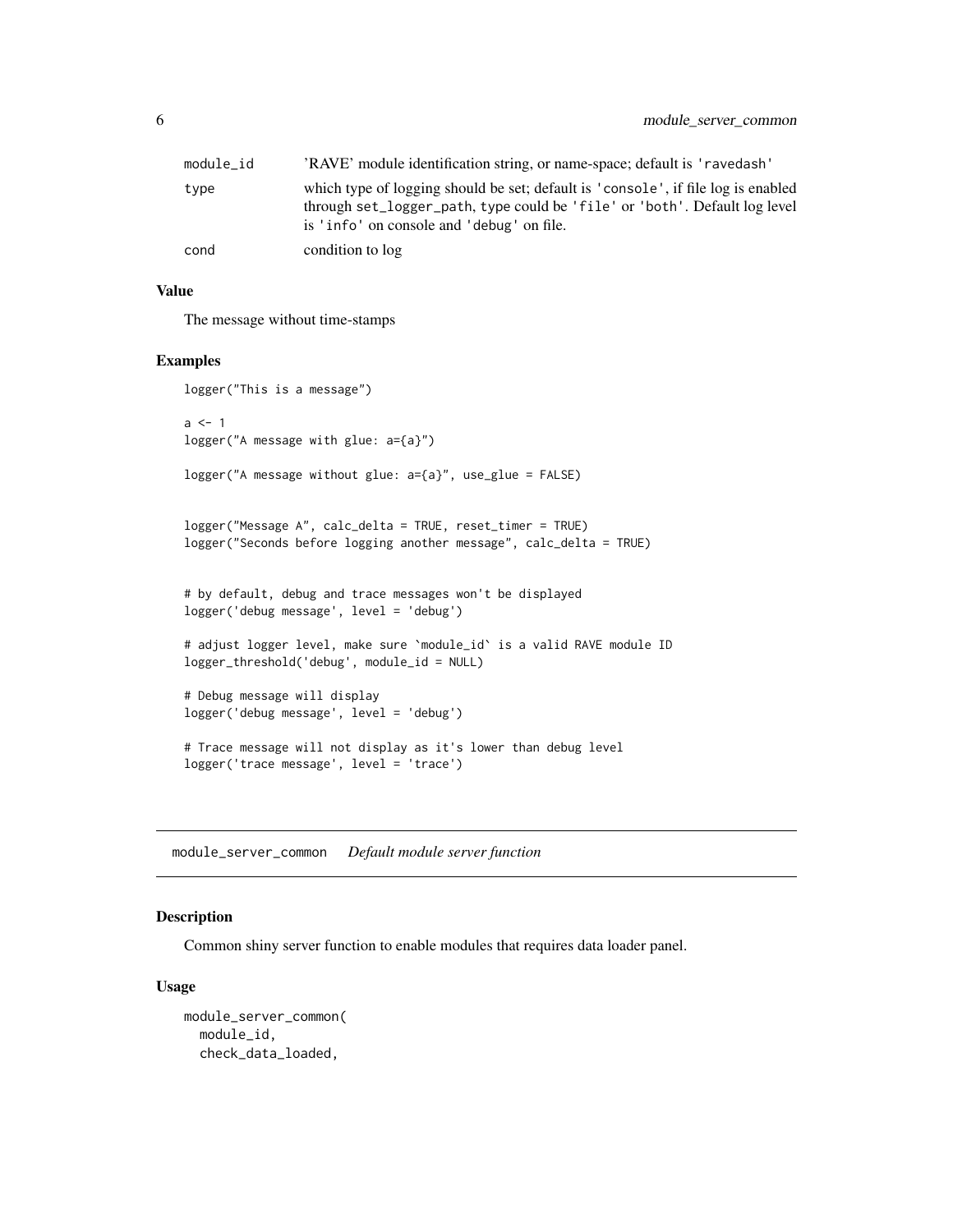```
...,
  session = shiny::getDefaultReactiveDomain(),
 parse_env = NULL
\lambda
```
#### Arguments

| check_data_loaded |                                                                                                                                                     |  |
|-------------------|-----------------------------------------------------------------------------------------------------------------------------------------------------|--|
|                   | a function that takes zero to one argument and must return either TRUE if data<br>has been loaded or FALSE if loader needs to be open to load data. |  |
| $\cdots$          | ignored                                                                                                                                             |  |
| session           | shiny session                                                                                                                                       |  |
| parse_env         | environment used to parse module                                                                                                                    |  |

#### Value

A list of server utility functions; see 'Examples' below.

#### Examples

```
# Debug in non-reactive session: create fake session
fake_session <- shiny::MockShinySession$new()
```

```
# register common-server function
module_server_common(module_id = "mock-session",
                    session = fake_session)
server_tools <- get_default_handlers(fake_session)
```

```
# Print each function to see the usage
```
server\_tools\$auto\_recalculate

server\_tools\$run\_analysis\_onchange

server\_tools\$run\_analysis\_flag

```
server_tools$module_is_active
```

```
server_tools$simplify_view
```

```
# 'RAVE' module server function
server <- function(input, output, session, ...){
```
pipeline\_path <- "PATH to module pipeline"

```
module_server_common(
 module_id = session$ns(NULL),
 check_data_loaded = function(first_time){
```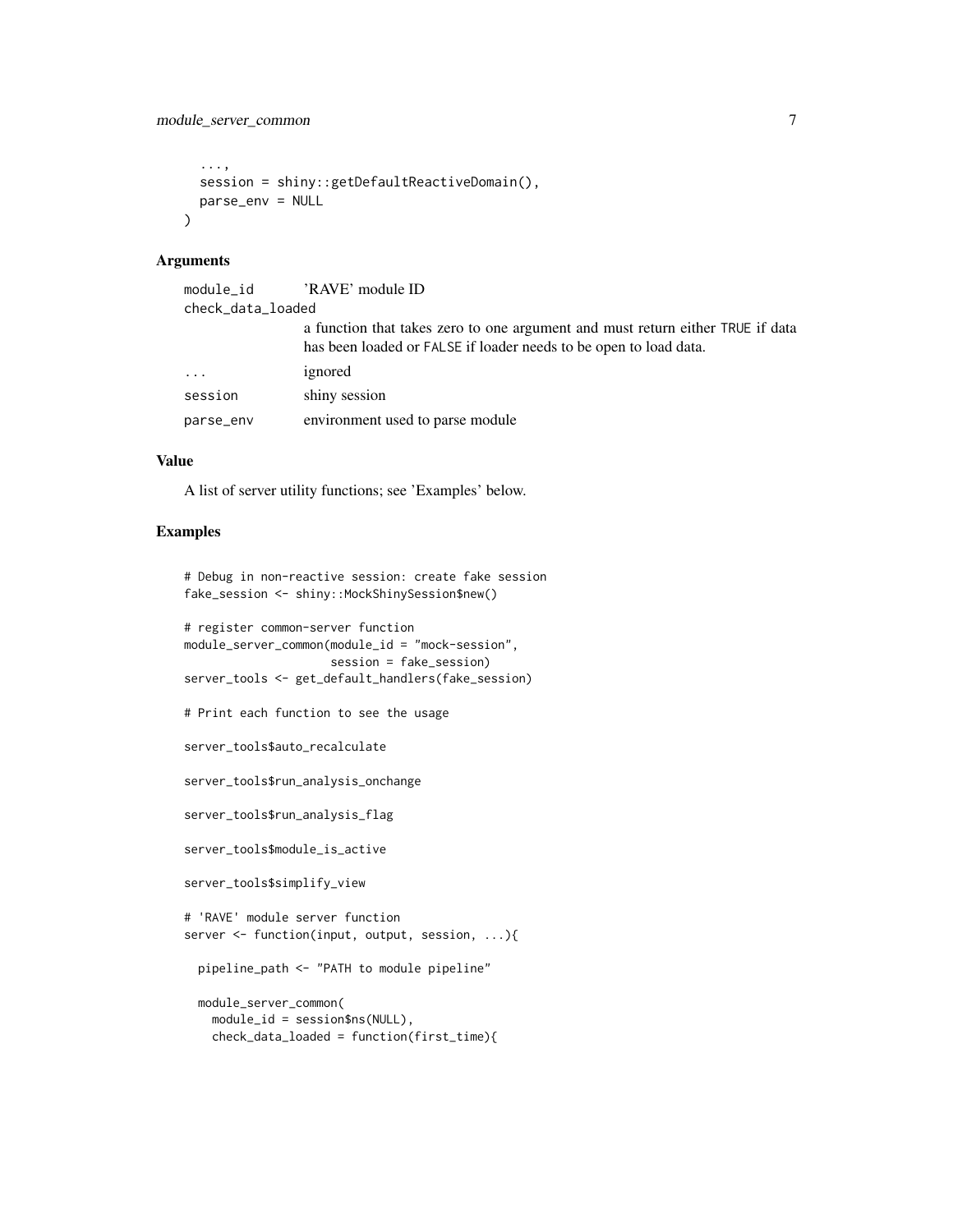```
re <- tryCatch({
      # Try to read data from pipeline results
      repo <- raveio::pipeline_read(
        'repository',
        pipe_dir = pipeline_path
      \lambda# Fire event to update footer message
      ravedash::fire_rave_event('loader_message',
                                 "Data loaded")
      # Return TRUE indicating data has been loaded
      TRUE
    }, error = function(e){
      # Fire event to remove footer message
      ravedash::fire_rave_event('loader_message', NULL)
      # Return FALSE indicating no data has been found
      FALSE
    })
 }, session = session
\lambda
```

```
new_rave_shiny_component_container
```
*Creates a container for preset components*

#### Description

}

Creates a container for preset components

#### Usage

```
new_rave_shiny_component_container(
 module_id,
  pipeline_name,
 pipeline_path = raveio::pipeline_find(pipeline_name),
  settings_file = "settings.yaml"
\mathcal{L}
```
#### Arguments

| module id | 'RAVE' module ID                          |
|-----------|-------------------------------------------|
|           | pipeline_name the name of pipeline to run |
|           | pipeline_path path of the pipeline        |

<span id="page-7-0"></span>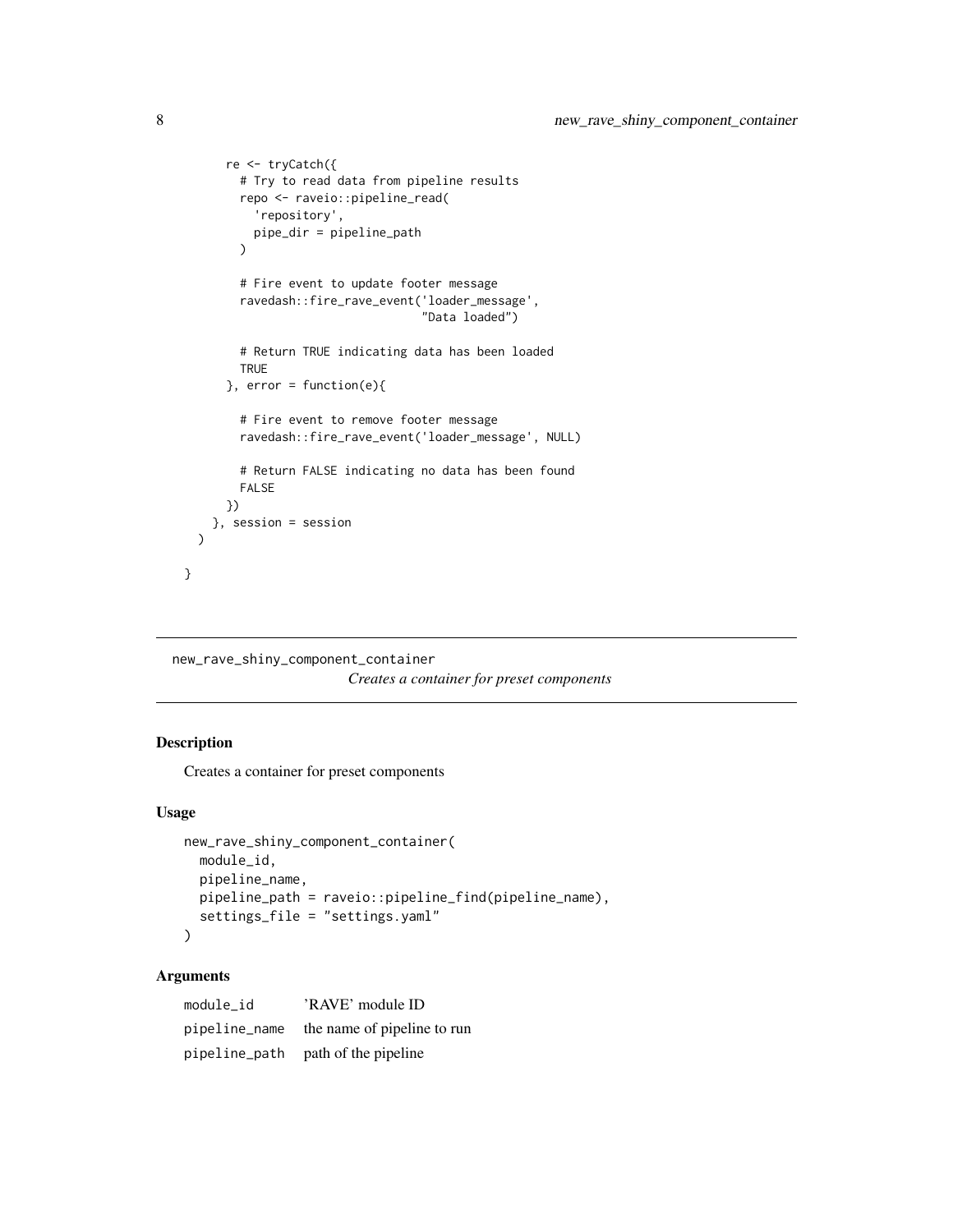#### <span id="page-8-0"></span>random-text 9

settings\_file the settings file of the pipeline, usually stores the pipeline input information; default is "settings.yaml"

#### Value

A 'RAVEShinyComponentContainer' instance

# Examples

```
f <- tempfile()
dir.create(f, showWarnings = FALSE, recursive = TRUE)
file.create(file.path(f, "settings.yaml"))
container <- new_rave_shiny_component_container(
  module_id = "module_power_phase_coherence",
  pipeline_name = "power_phase_coherence_pipeline",
  pipeline_path = f
)
loader_project <- presets_loader_project()
loader_subject <- presets_loader_subject()
container$add_components(
  loader_project, loader_subject
)
```
random-text *Randomly choose a text from a list of strings*

#### Description

Randomly choose a text from a list of strings

#### Usage

be\_patient\_text(candidates)

finished\_text(candidates)

#### Arguments

candidates character vectors, a list of candidates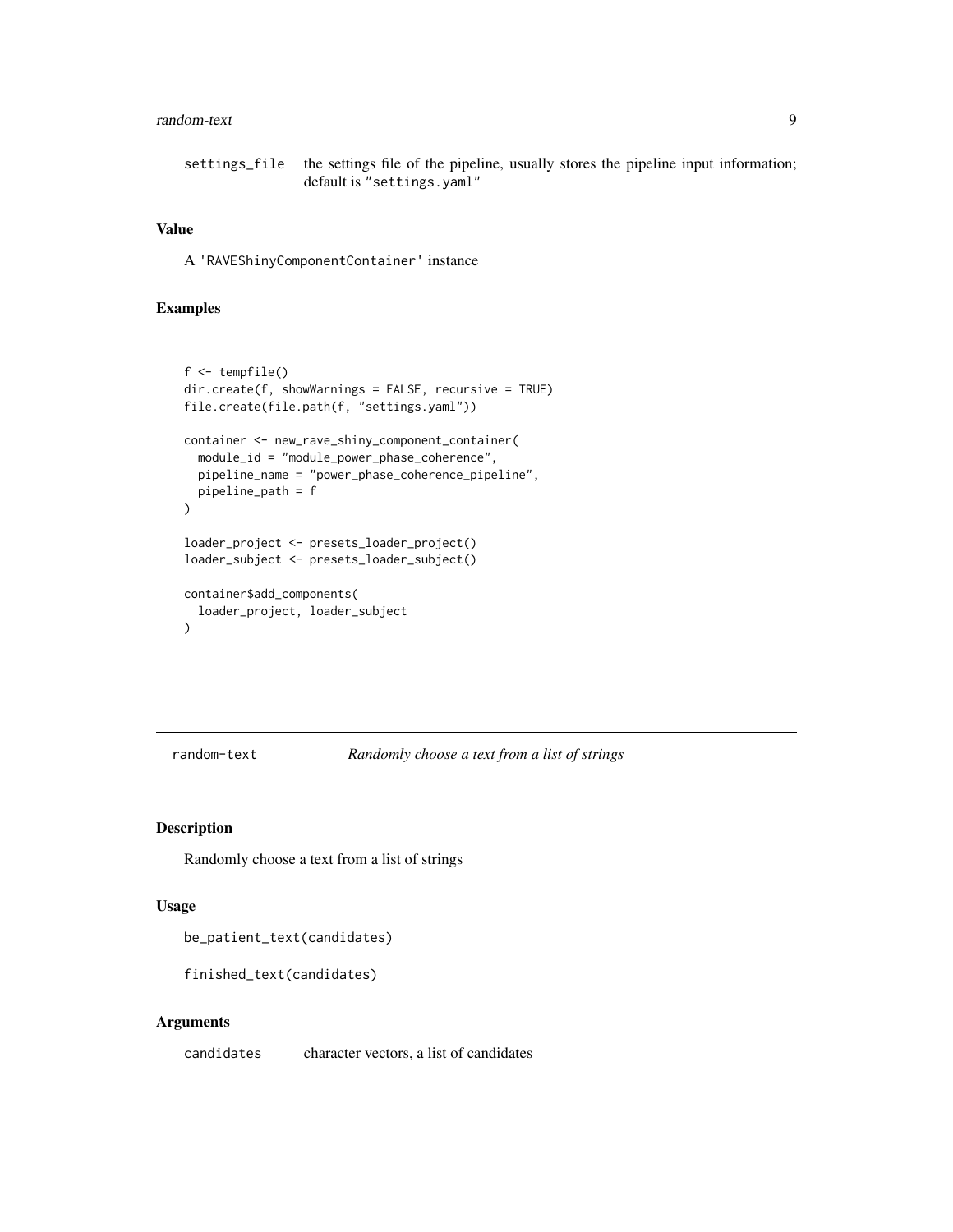<span id="page-9-0"></span>be\_patient\_text returns a text asking users to be patient; finished\_text returns the text indicating the task has finished.

#### Examples

```
be_patient_text()
```
finished\_text()

rave-input-output-card

*Input and output card (front-end element)*

#### <span id="page-9-1"></span>Description

Input and output card (front-end element)

#### Usage

```
input_card(
  title,
  ...,
  class = ".
  class_header = "shidashi-anchor",
  class\_body = "padding-10",class_foot = "padding-10",
  here f = "auto",tools = NULL,
  footer = NULL,
  append_tools = TRUE,
  toggle_advanced = FALSE,
  module_id = get0("module_id", ifnotfound = NULL, envir = parent.frame())
)
output_card(
  title,
  ...,
  class = ",
  class_body = "padding-10",
  class_foot = "padding-10",
 href = "auto",tools = NULL,
  append_tools = TRUE,
  module_id = get0("module_id", ifnotfound = NULL, envir = parent.frame())
)
```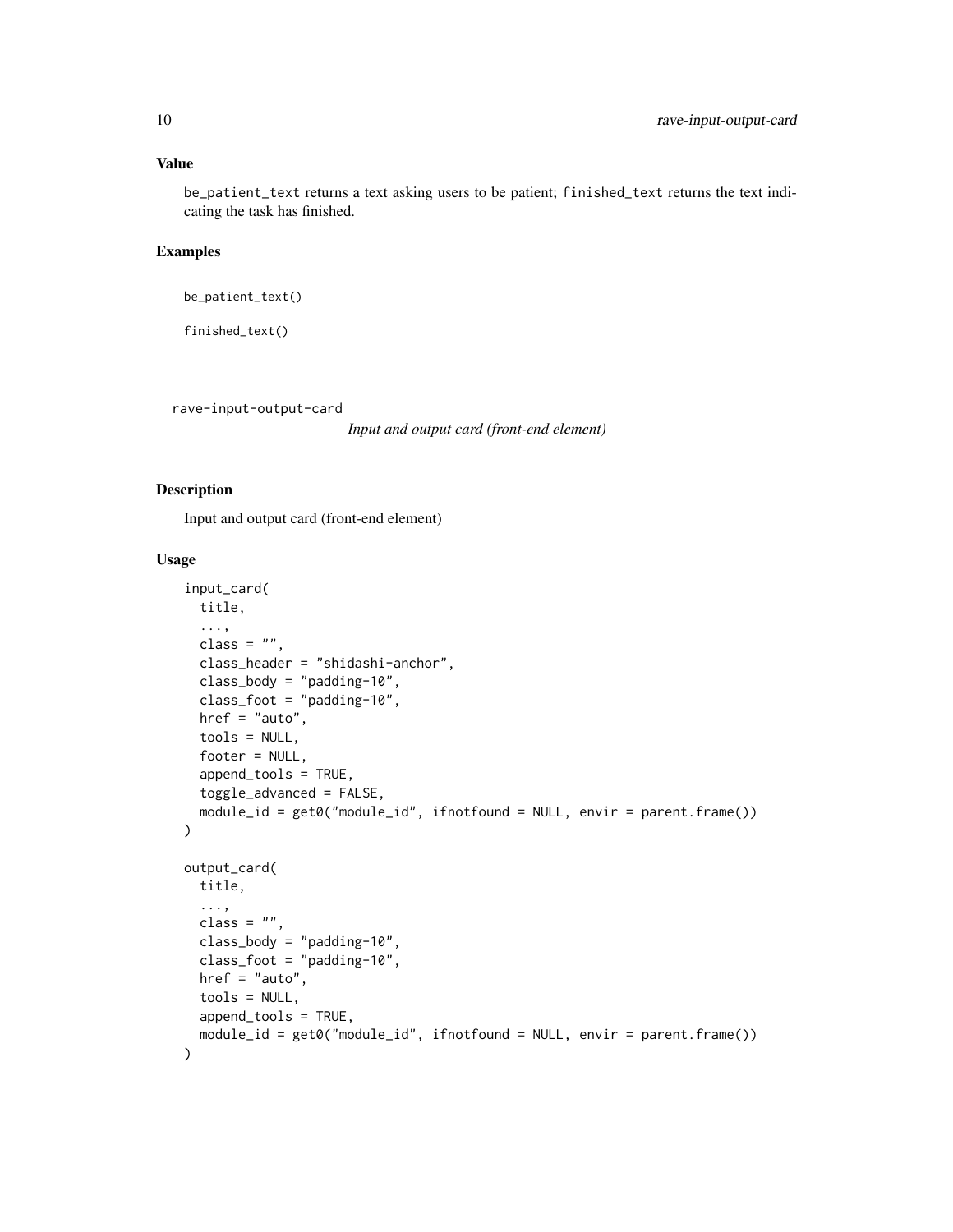# <span id="page-10-0"></span>Arguments

| title           | title of the card                                                                                                    |
|-----------------|----------------------------------------------------------------------------------------------------------------------|
| $\cdots$        | additional elements to be included in the card, see card                                                             |
| class           | the 'HTML' class for card                                                                                            |
| class_header    | the 'HTML' class for card header; default is 'shidashi-anchor', which will<br>generate shortcuts at the page footers |
| class_body      | the 'HTML' class for card body; default is "padding-10", with '10px' at each<br>direction                            |
| class_foot      | the 'HTML' class for card footer; default is "padding-10", with '10px' at each<br>direction                          |
| href            | hyper reference link of the card                                                                                     |
| tools           | a list of additional card tools, see card_tool                                                                       |
| footer          | footer elements                                                                                                      |
| append_tools    | whether to append tools to the default list; default is true                                                         |
| toggle_advanced |                                                                                                                      |
|                 | whether to show links in the footer to toggle elements with 'HTML' class 'rave-optional'                             |
| module_id       | the 'RAVE' module ID                                                                                                 |

# Value

'HTML' tags

#### See Also

[card](#page-0-0)

# Examples

```
input_card(title = "Condition selector",
           "Please select experimental conditions:",
           shiny::selectInput(
            inputId = "condition", label = "Condition",
            choices = c("Audio", "Visual")
           ))
```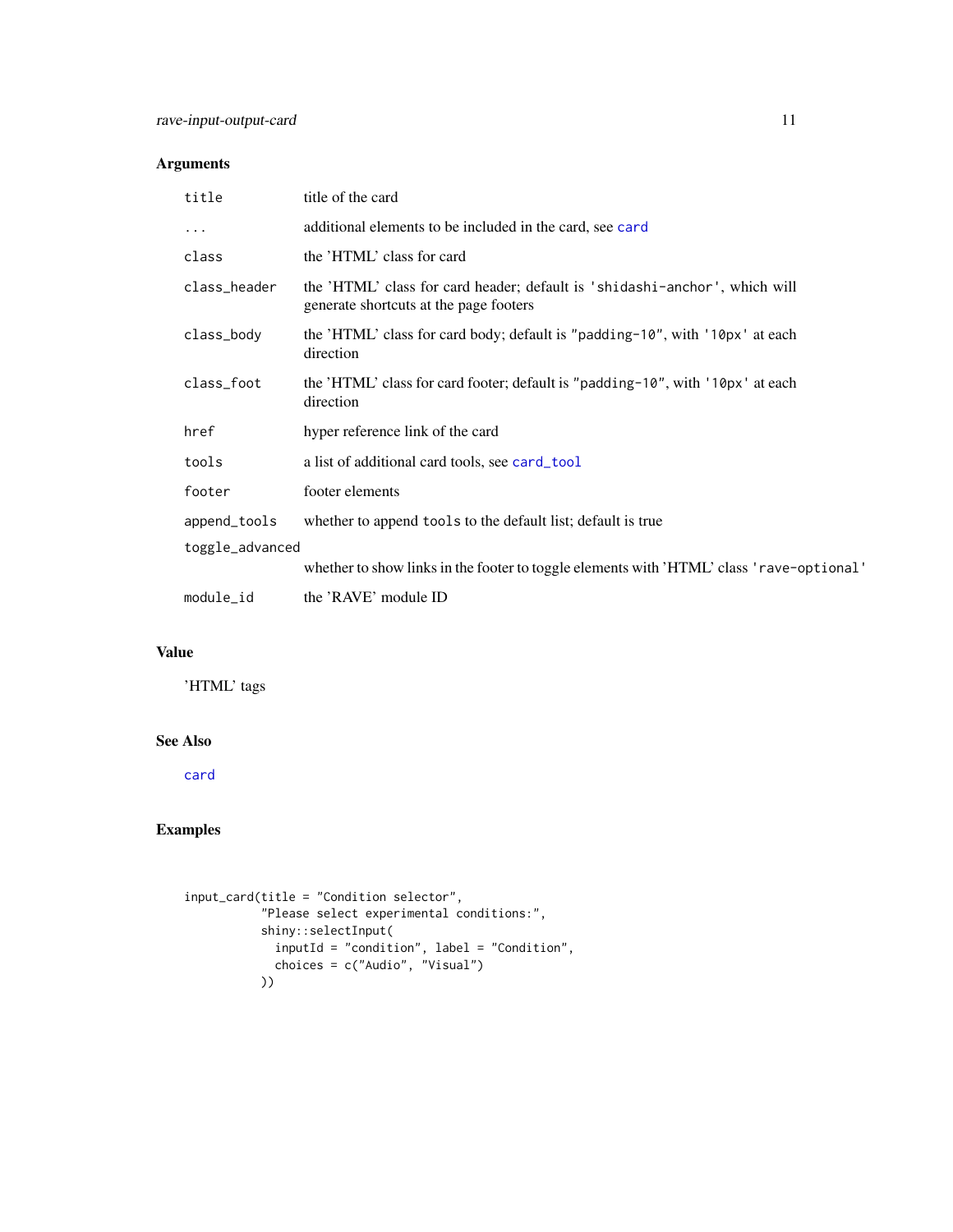<span id="page-11-0"></span>rave-runtime-events *'RAVE' run-time events*

#### <span id="page-11-1"></span>Description

A set of preset behaviors used by 'RAVE' modules

#### Usage

```
register_rave_session(
 session = shiny::getDefaultReactiveDomain(),
  rave_id = NULL\lambdaget_default_handlers(session = shiny::getDefaultReactiveDomain())
fire_rave_event(
 key,
 value,
 global = FALSE,force = FALSE,session = shiny::getDefaultReactiveDomain(),
  .internal_ok = FALSE
)
get_rave_event(key, session = shiny::getDefaultReactiveDomain())
open_loader(session = shiny::getDefaultReactiveDomain())
close_loader(session = shiny::getDefaultReactiveDomain())
watch_loader_opened(session = shiny::getDefaultReactiveDomain())
watch_data_loaded(session = shiny::getDefaultReactiveDomain())
current_shiny_theme(default, session = shiny::getDefaultReactiveDomain())
```
#### Arguments

| session      | shiny session, usually automatically determined                     |
|--------------|---------------------------------------------------------------------|
| .rave_id     | internally used to store unique session identification              |
| key          | event key to fire or to monitor                                     |
| value        | event value                                                         |
| global       | whether to notify other sessions (experimental and not recommended) |
| force        | whether to force firing the event even the value hasn't changed     |
| .internal_ok | internally used                                                     |
| default      | default value if not found                                          |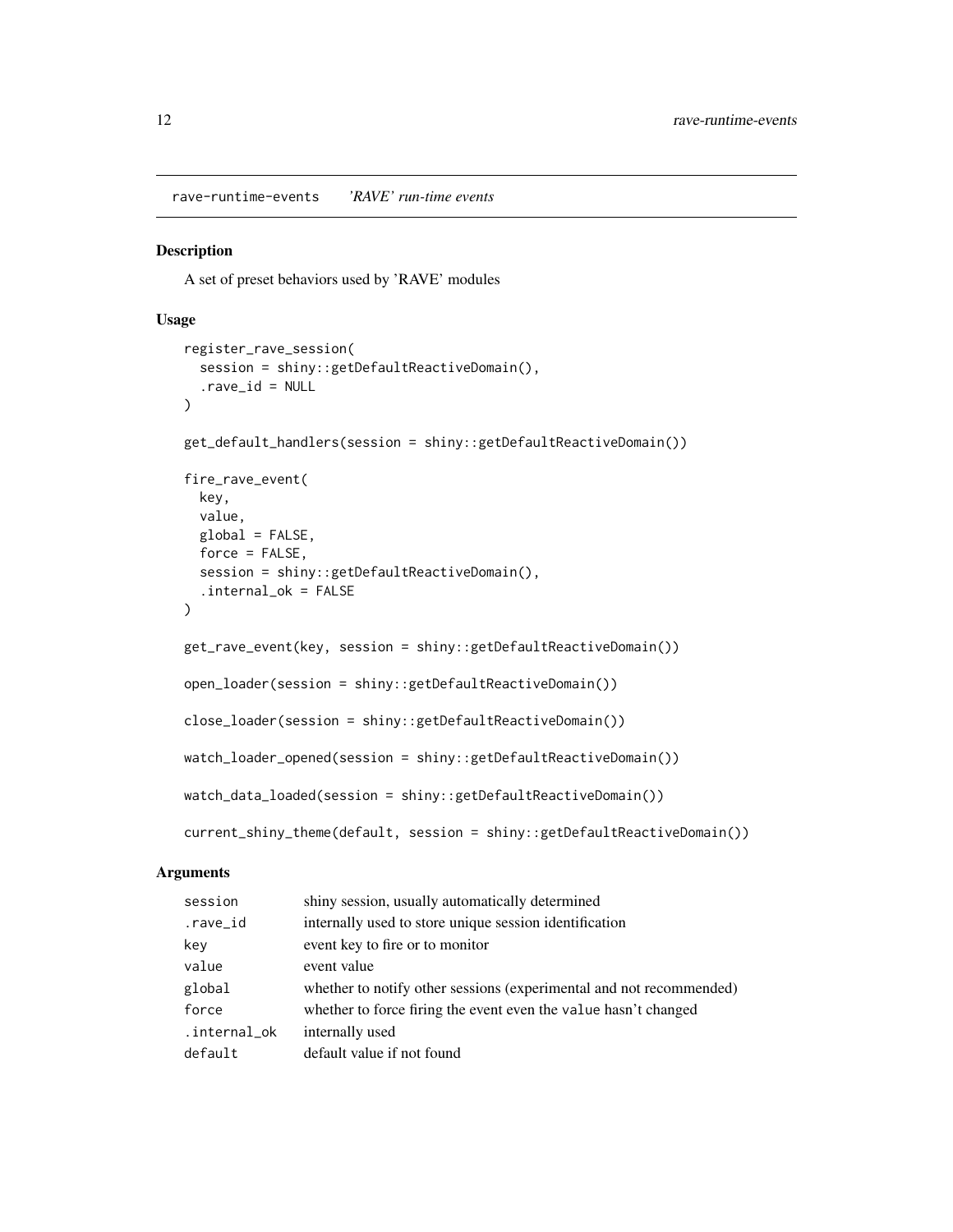#### <span id="page-12-0"></span>Details

These goal of these event functions is to simplify the dashboard logic without understanding the details or passing global variables around. Everything starts with register\_rave\_session. This function registers a unique identification to session, and adds bunch of registry to monitor the changes of themes, built-in, and custom events. If you have called [module\\_server\\_common](#page-5-1), then register\_rave\_session has already been called.

register\_rave\_session make initial registries, must be called, returns a list of registries

- fire\_rave\_event send signals to make changes to a event; returns nothing
- get\_rave\_event watch and get the event values; must run in shiny reactive context
- open\_loader fire an event with a special key 'open\_loader' to open the data-loading panel; returns nothing
- close\_loader reset an event with a special key 'open\_loader' to close the data-loading panel if possible; returns nothing
- watch\_loader\_opened watch in shiny reactive context whether the loader is opened; returns a logical value, but raise errors when reactive context is missing
- watch\_data\_loaded watch a special event with key 'data\_loaded'; returns a logical value of whether new data has been loaded, or raise errors when reactive context is missing
- current\_shiny\_theme watch and returns a list of theme parameters, for example, light or dark theme

#### Value

See 'Details'

#### Built-in Events

The following event keys are built-in. Please do not fire them using fire\_rave\_event or the 'RAVE' application might will crash

'simplify\_toggle' toggle visibility of 'HTML' elements with class 'rave-option'

'run\_analysis' notifies the module to run pipeline

'save\_pipeline', 'load\_pipeline' notifies the module to save or load pipeline

- 'data\_loaded' notifies the module that new data has been loaded
- 'open\_loader', 'toggle\_loader' notifies the internal server code to show or hide the data loading panel
- 'active\_module' internally used to store current active module information

#### Examples

library(shiny) library(ravedash)

ui <- fluidPage(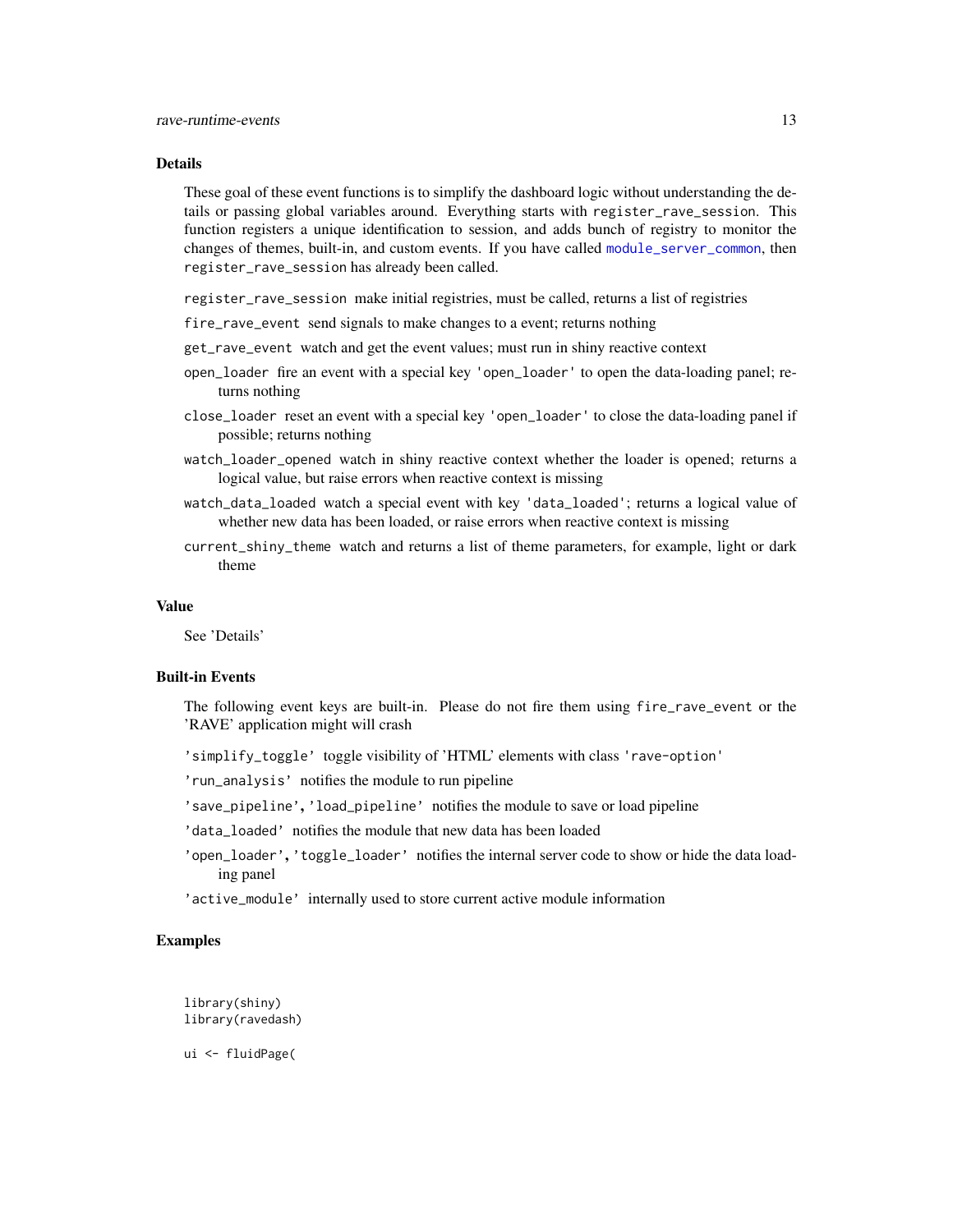```
actionButton("btn", "Fire event"),
  actionButton("btn2", "Toggle loader")
\mathcal{L}server <- function(input, output, session) {
  # Create event registries
  register_rave_session()
  shiny::bindEvent(
    shiny::observe({
      fire_rave_event("my_event_key", Sys.time())
    }),
    input$btn,
    ignoreInit = TRUE,
    ignoreNULL = TRUE
  )
  shiny::bindEvent(
    shiny::observe({
      cat("An event fired with value:", get_rave_event("my_event_key"), "\n")
    }),
    get_rave_event("my_event_key"),
    ignoreNULL = TRUE
  \lambdashiny::bindEvent(
    shiny::observe({
      if(watch_loader_opened()){
        close_loader()
      } else {
        open_loader()
      }
    }),
    input$btn2,
    ignoreInit = TRUE,
    ignoreNULL = TRUE
  \lambdashiny::bindEvent(
    shiny::observe({
      cat("Loader is", ifelse(watch_loader_opened(), "opened", "closed"), "\n")
    }),
    watch_loader_opened(),
    ignoreNULL = TRUE
  )
}
if(interactive()){
  shinyApp(ui, server)
}
```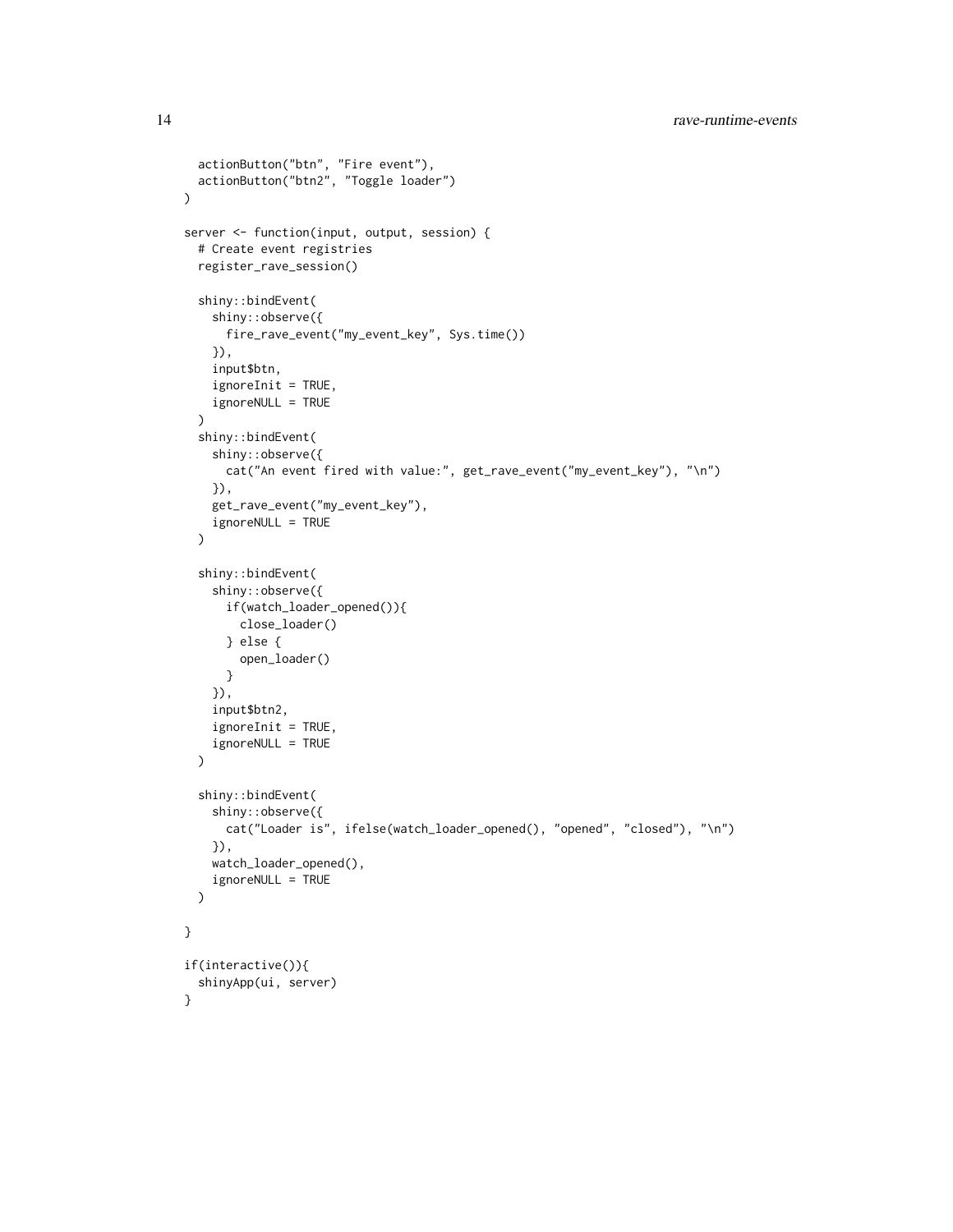<span id="page-14-0"></span>

#### Description

Create, register, list, and remove 'RAVE' sessions

#### Usage

```
new_session(update = FALSE)
use_session(x)
launch_session(
  x,
 host = "127.0.0.1",
  port = NULL,
 options = list(jupyter = TRUE, jupyter_port = NULL, as_job = TRUE, launch_browser =
    TRUE)
)
remove_session(x)
remove_all_sessions()
list_session(path = session_root())
```
#### Arguments

| update              | logical, whether to update to latest 'RAVE' template                                                  |
|---------------------|-------------------------------------------------------------------------------------------------------|
| X                   | session identification string, or session object; use list_session to list all ex-<br>isting sessions |
| host, port, options |                                                                                                       |
|                     | configurations needed to launch the session                                                           |
| path                | root path to store the sessions; default is the "tensor_temp_path" in rave io_getopt                  |

#### Value

- new\_session returns a session object with character 'session\_id' and a function 'launch\_session' to launch the application from this session
- use\_session returns a session object, the same as new\_session under the condition that corresponding session exists, or raise an error if the session is missing
- list\_session returns a list of all existing session objects under the session root

remove\_session returns a logical whether the corresponding session has been found and removed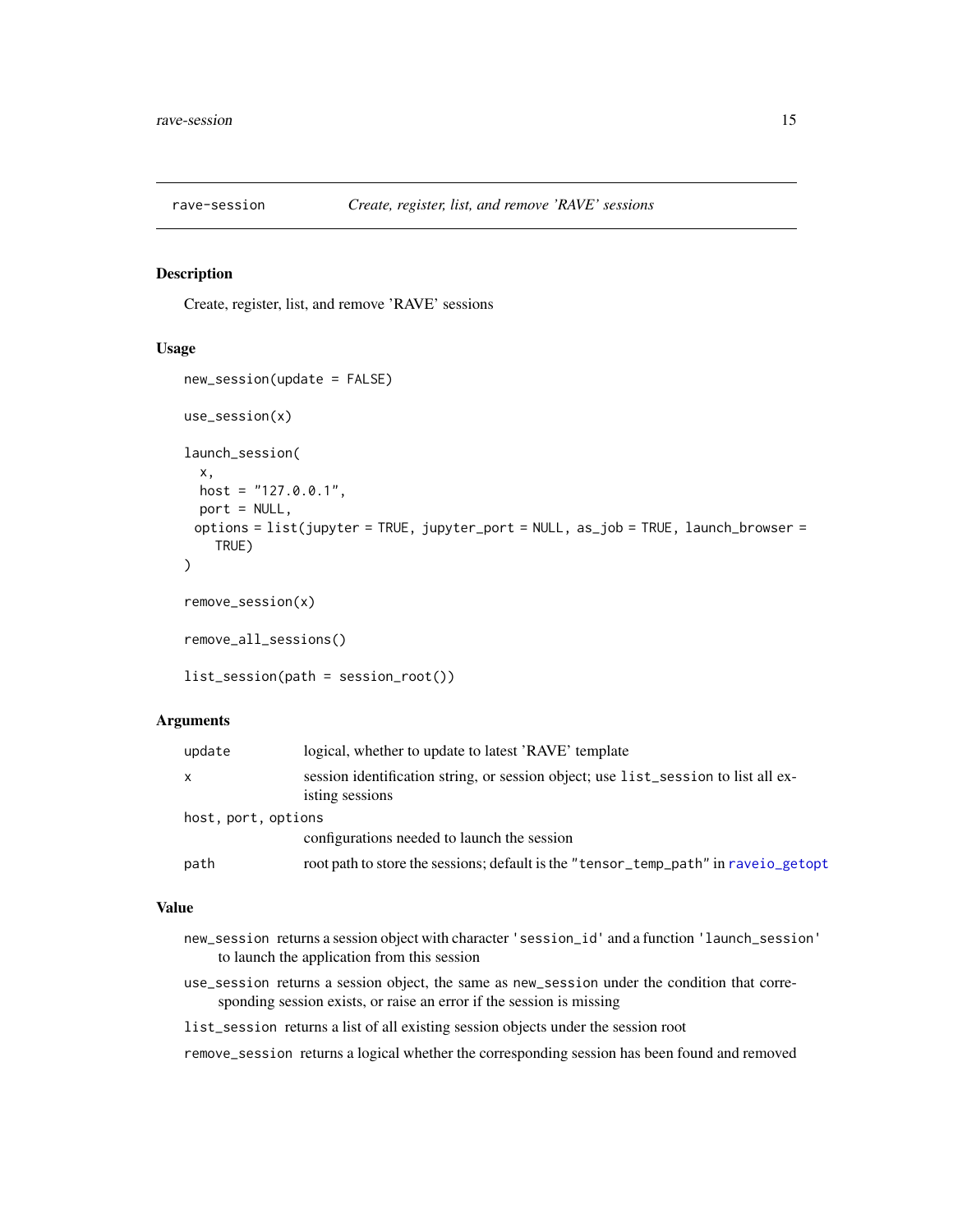#### Examples

```
if(interactive()){
 sess <- new_session()
 sess$launch_session()
 all_sessions <- list_session()
 print(all_sessions)
 # Use existing session
 session_id <- all_sessions[[1]]$session_id
 sess <- use_session(session_id)
 sess$launch_session()
 # Remove session
 remove_session(session_id)
 list_session()
}
```
rave-ui-preset *Preset reusable front-end components for 'RAVE' modules*

#### Description

For examples and use cases, please check [new\\_rave\\_shiny\\_component\\_container](#page-7-1).

#### Usage

```
presets_analysis_electrode_selector2(
  id = "electrode_text",
  varname = "analysis_electrodes",
  label = "Select Electrodes",
  loader_project_id = "loader_project_name",
  loader_subject_id = "loader_subject_code",
 pipeline_repository = "repository"
)
presets_analysis_ranges(
  id = "analysis_ranges",
  varname = "analysis_ranges",
  label = "Configure Analysis",
 pipeline_repository = "repository",
 max_components = 2
\lambdapresets_baseline_choices(
```
<span id="page-15-0"></span>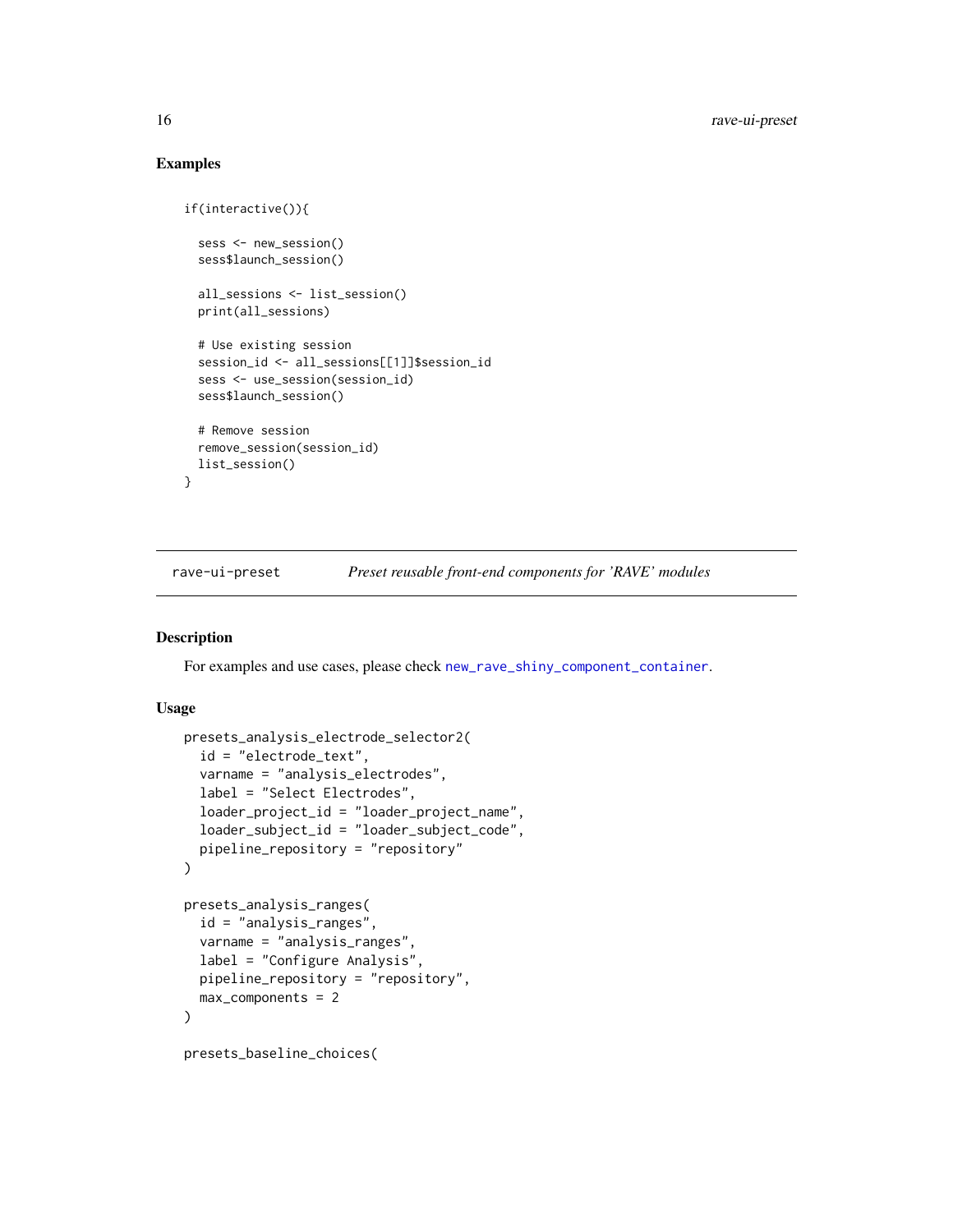```
id = "baseline_choices",
  varname = "baseline",
  label = "Baseline Settings",
  pipeline_repository = "repository",
 baseline_choices = c("Decibel", "% Change Power", "% Change Amplitude",
    "z-score Power", "z-score Amplitude"),
 baseline_along_choices = c("Per frequency, trial, and electrode", "Across electrode",
    "Across trial", "Across trial and electrode")
)
presets_condition_groups(
  id = "condition_groups",
  varname = "condition_groups",
  label = "Create Condition Contrast",
 pipeline_repository = "repository"
)
presets_import_export_subject_pipeline(
  id = "im_ex_pipeline",
  loader_project_id = "loader_project_name",
  loader_subject_id = "loader_subject_code",
  pipeline_repository = "repository",
  settings_entries = c("loaded_electrodes", "epoch_choice",
   "epoch_choice__trial_starts", "epoch_choice__trial_ends", "reference_name"),
  fork_mode = c("exclude", "include")
\lambdapresets_import_setup_blocks(
  id = "import_blocks",
  label = "Format & session blocks",
  import_setup_id = "import_setup",
 max_components = 5
)
presets_import_setup_channels(
  id = "import_channels",
  label = "Channel information",
  import_setup_id = "import_setup",
  import_blocks_id = "import_blocks"
)
presets_import_setup_native(
 id = "import_setup",
 label = "Select project & subject"
\lambdapresets_loader_3dviewer(
  id = "loader_3d_viewer",
```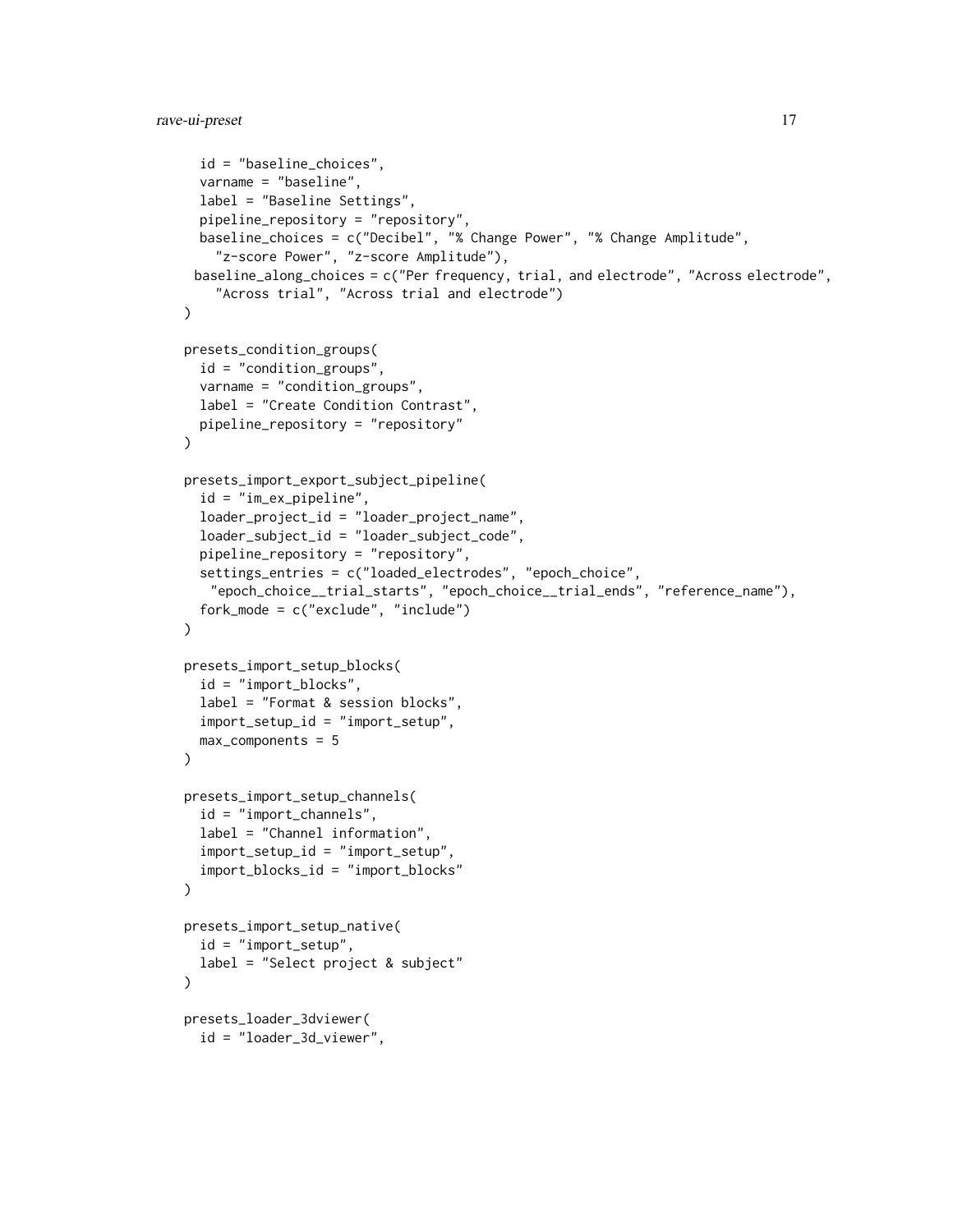```
height = "600px",
  loader_project_id = "loader_project_name",
  loader_subject_id = "loader_subject_code",
  loader_reference_id = "loader_reference_name",
  loader_electrodes_id = "loader_electrode_text"
)
presets_loader_electrodes(
  id = "loader_electrode_text",
  varname = "loaded_electrodes",
  label = "Electrodes",
  loader_project_id = "loader_project_name",
  loader_subject_id = "loader_subject_code"
)
presets_loader_epoch(
  id = "loader_epoch_name",
  varname = "epoch_choice",
  label = "Epoch and Trial Duration",
  loader_project_id = "loader_project_name",
  loader_subject_id = "loader_subject_code"
\lambdapresets_loader_project(
  id = "loader_project_name",
  varname = "project_name",
  label = "Project"
\lambdapresets_loader_reference(
  id = "loader_reference_name",
  varname = "reference_name",
  label = "Reference name",
  loader_project_id = "loader_project_name",
  loader_subject_id = "loader_subject_code",
  mode = c("default", "create")
)
presets_loader_subject(
  id = "loader_subject_code",
  varname = "subject_code",
  label = "Subject",
  loader_project_id = "loader_project_name",
  checks = c("notch", "wavelet")
\lambda
```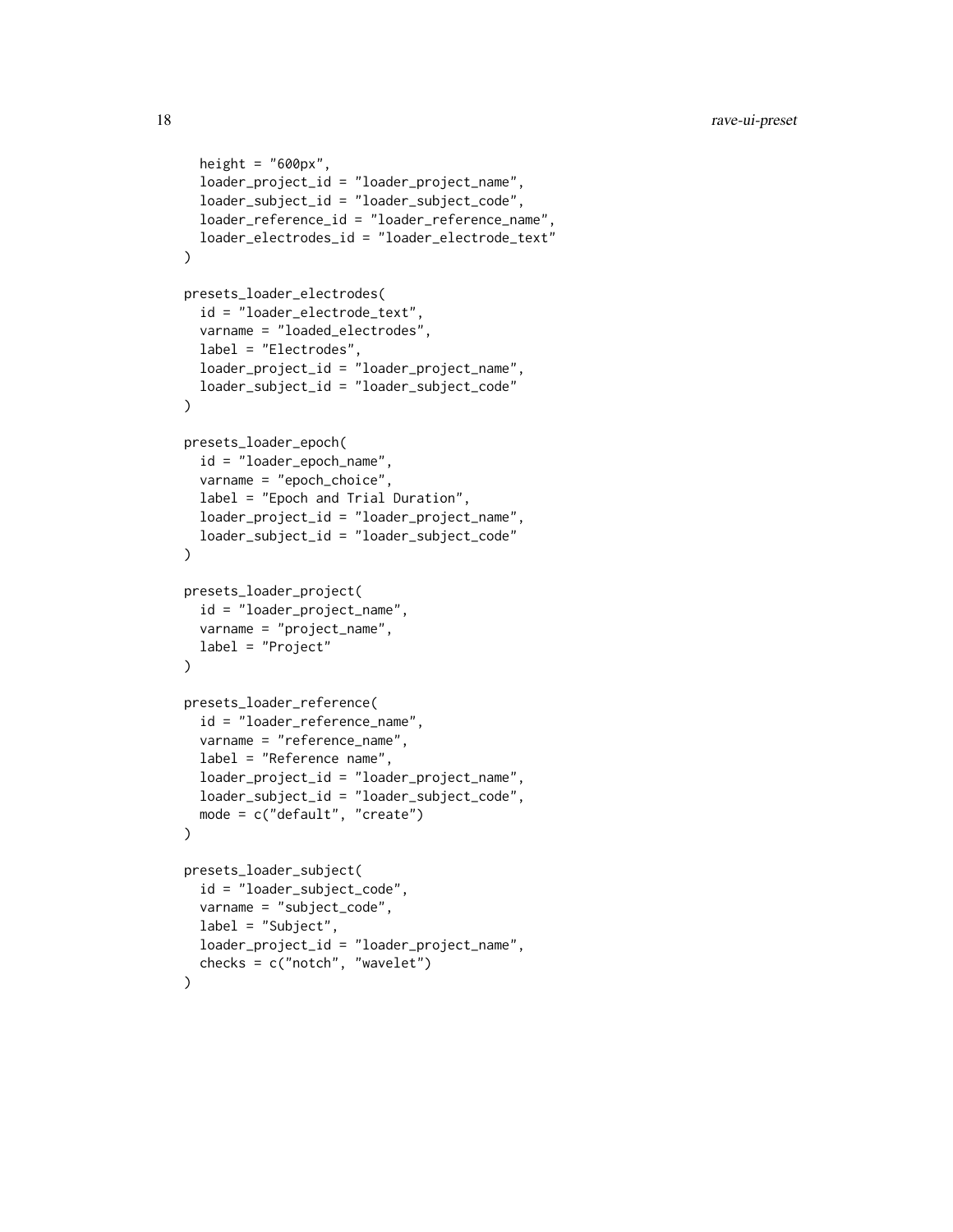# <span id="page-18-0"></span>rave-ui-preset 19

# Arguments

| id                     | input or output ID of the element; this ID will be prepended with module names-<br>pace                                                                                            |
|------------------------|------------------------------------------------------------------------------------------------------------------------------------------------------------------------------------|
| varname                | variable name(s) in the module's settings file                                                                                                                                     |
| label                  | readable label(s) of the element                                                                                                                                                   |
| loader_project_id      |                                                                                                                                                                                    |
|                        | the ID of presets_loader_project if different to the default                                                                                                                       |
| loader_subject_id      |                                                                                                                                                                                    |
|                        | the ID of presets_loader_subject if different to the default                                                                                                                       |
| pipeline_repository    |                                                                                                                                                                                    |
|                        | the pipeline name that represents the 'RAVE' repository from functions such as<br>prepare_subject_bare, prepare_subject_with_epoch, and prepare_subject_power                      |
|                        | max_components maximum number of components for compound inputs                                                                                                                    |
| baseline_choices       |                                                                                                                                                                                    |
|                        | the possible approaches to calculate baseline                                                                                                                                      |
| baseline_along_choices |                                                                                                                                                                                    |
|                        | the units of baseline                                                                                                                                                              |
| settings_entries       |                                                                                                                                                                                    |
|                        | used when importing pipelines, pipeline variable names to be included or ex-<br>cluded, depending on fork_mode                                                                     |
| fork_mode              | 'exclude' (default) or 'include'; in 'exclude' mode, settings_entries<br>will be excluded from the pipeline settings; in 'include' mode, only settings_entries<br>can be imported. |
| import_setup_id        |                                                                                                                                                                                    |
|                        | the ID of presets_import_setup_native if different to the default                                                                                                                  |
| import_blocks_id       |                                                                                                                                                                                    |
|                        | the ID of presets_import_setup_blocks if different to the default                                                                                                                  |
| height                 | height of the element                                                                                                                                                              |
| loader_reference_id    |                                                                                                                                                                                    |
|                        | the ID of presets_loader_reference if different to the default                                                                                                                     |
| loader_electrodes_id   |                                                                                                                                                                                    |
|                        | the ID of presets_loader_electrodes if different to the default                                                                                                                    |
| mode                   | whether to create new reference, or simply to choose from existing references                                                                                                      |
| checks                 | whether to check if subject has been applied with 'Notch' filters or 'Wavelet';<br>default is both.                                                                                |
|                        |                                                                                                                                                                                    |

# Value

A 'RAVEShinyComponent' instance.

## See Also

[new\\_rave\\_shiny\\_component\\_container](#page-7-1)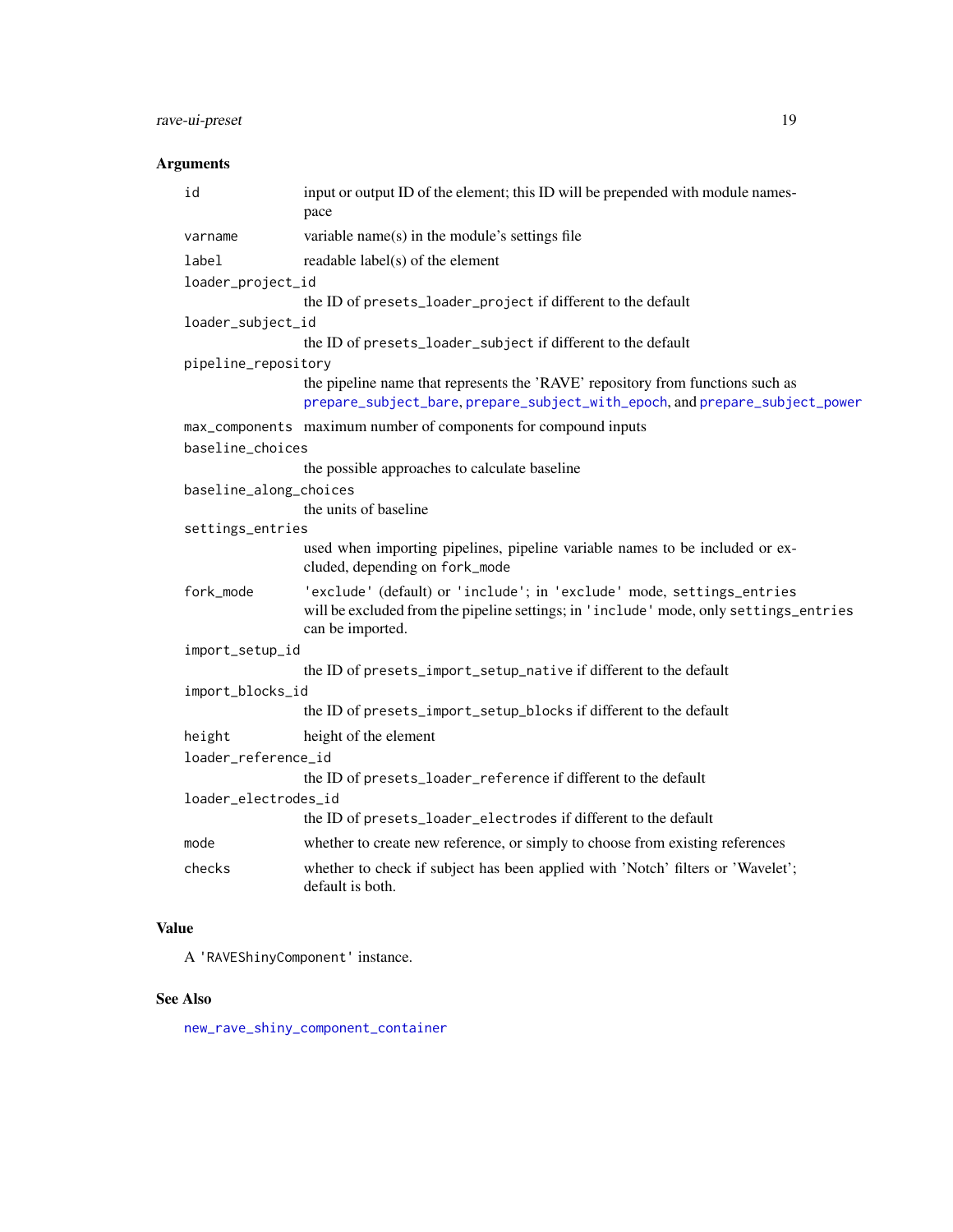<span id="page-19-0"></span>ravedash\_footer *A hovering footer at bottom-right*

#### Description

Internally used. Do not call explicitly

#### Usage

```
ravedash_footer(
 module_id = NULL,
  label = "Run Analysis",
  auto_recalculation = TRUE
\lambda
```
#### Arguments

| module id          | 'RAVE' module ID                                                  |  |
|--------------------|-------------------------------------------------------------------|--|
| label              | run-analysis button label; default is "Run Analysis"              |  |
| auto recalculation |                                                                   |  |
|                    | whether to show the automatic calculation button: default is true |  |

#### Value

'HTML' tags

#### Examples

```
library(shiny)
# dummy variables for the example
data_loaded <- TRUE
# UI code
ravedash_footer("my_module")
# server code to set message
server <- function(input, output, session){
  module_server_common(input, output, session, function(){
    # check if data has been loaded
    if(data_loaded) {
      # if yes, then set the footer message
      fire_rave_event("loader_message",
                      "my_project/subject - Epoch: Auditory")
      return(TRUE)
```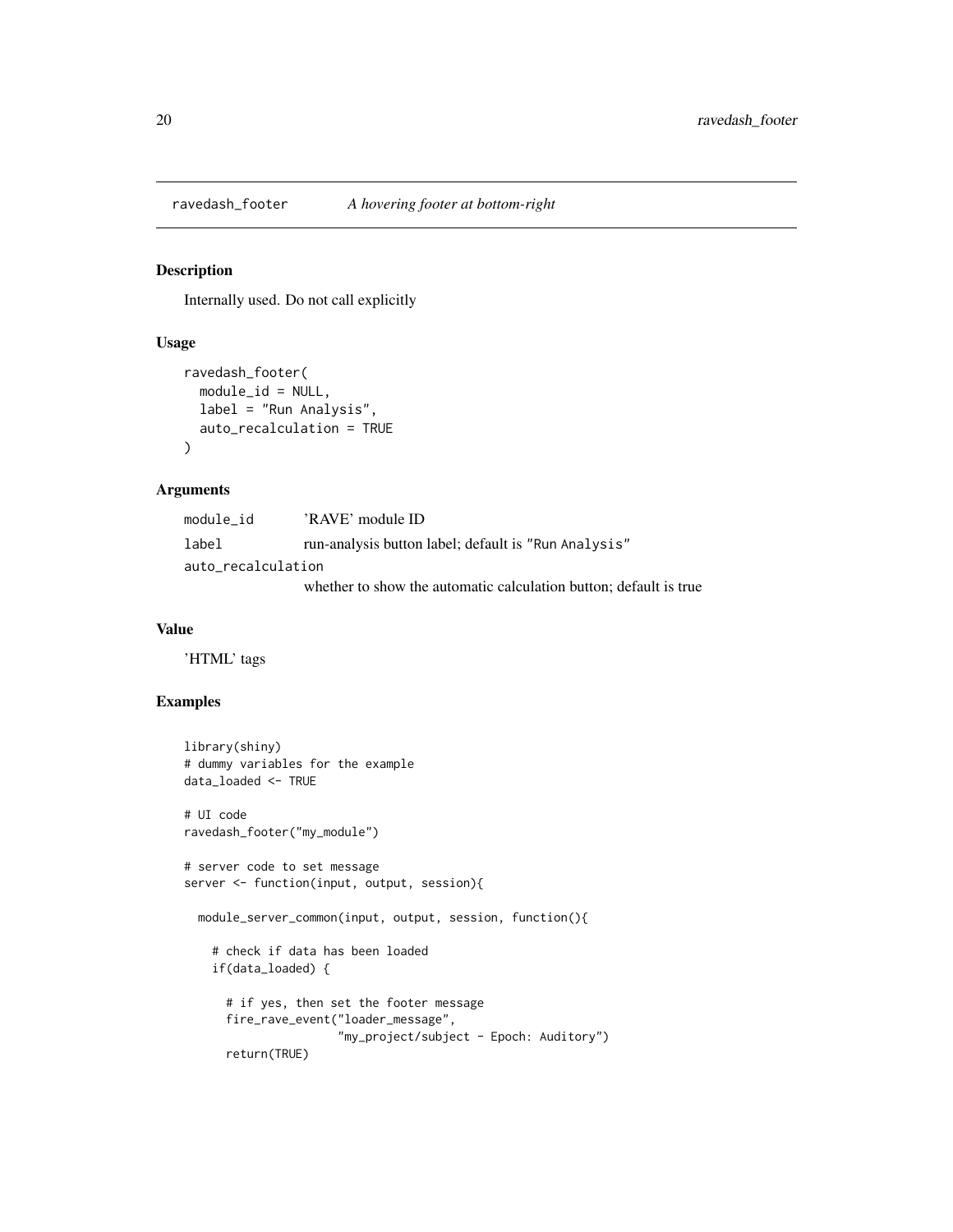```
} else {
     # No data found, unset the footer message
     fire_rave_event("loader_message", NULL)
     return(FALSE)
   }
  })
}
```
run\_analysis\_button *Button to trigger analysis*

#### Description

A button that triggers 'run\_analysis' event; see also [get\\_rave\\_event](#page-11-1)

#### Usage

```
run_analysis_button(
  label = "Run analysis (Ctrl+Enter)",
  icon = NULL,
 width = NULL,
  type = "primary",
 btn_type = "button",
 class = ",
  ...
\mathcal{L}
```
#### Arguments

| label                               | label to display            |
|-------------------------------------|-----------------------------|
| icon                                | icon before the label       |
| width, $btn_type$ , class, $\ldots$ |                             |
|                                     | passed to 'HTML' button tag |
| type                                | used to calculate class     |

#### Value

A 'HTML' button tag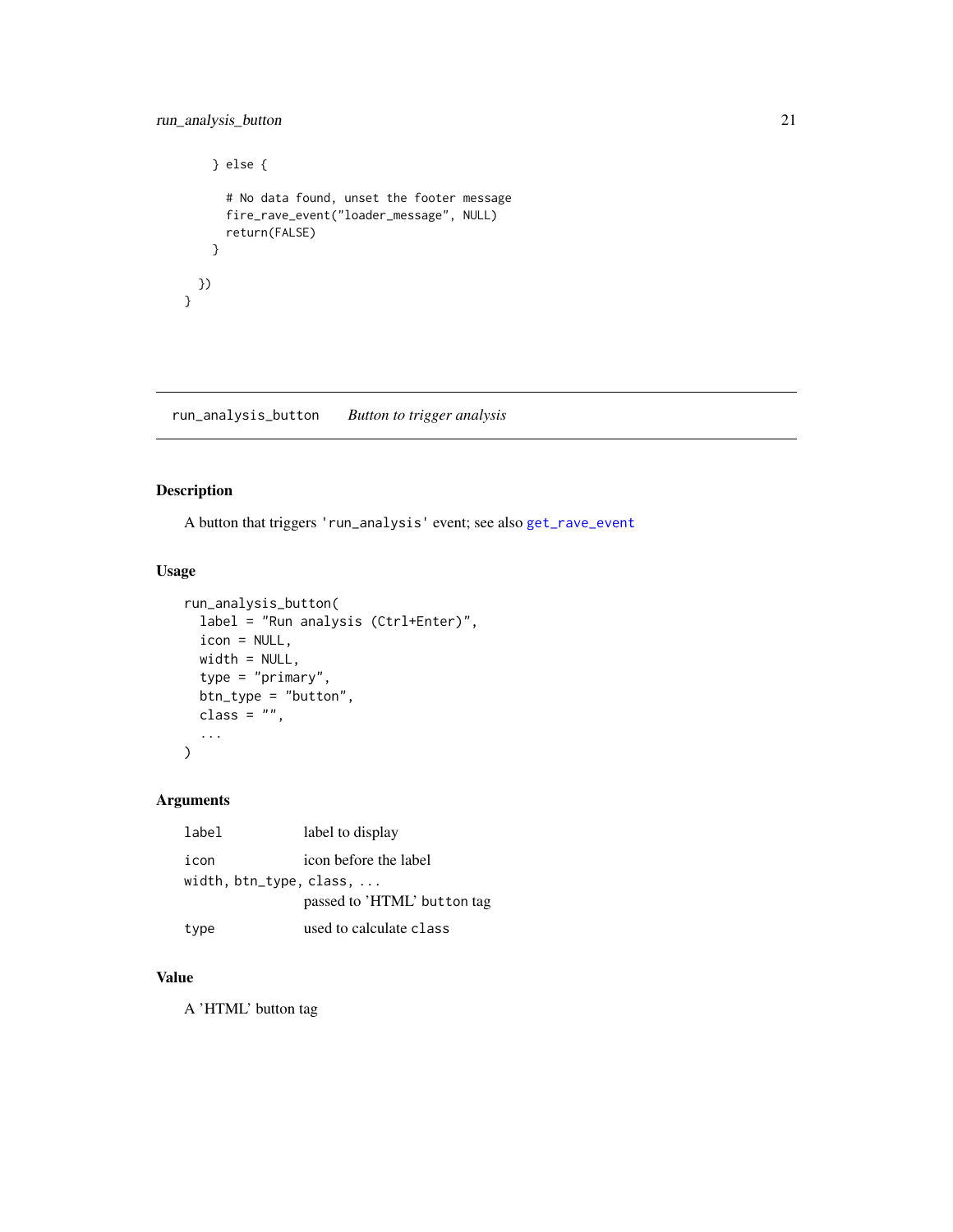<span id="page-21-0"></span>

#### Description

Safely wrap expression x such that shiny application does no hang when when the expression raises error.

#### Usage

```
safe\_observe(x, env = NULL, quoted = FALSE, priority = 0L, domain = NULL, ...)
```
#### Arguments

```
x, env, quoted, priority, domain, ...
                 passed to observe
```
#### Value

'shiny' observer instance

#### Examples

```
values <- shiny::reactiveValues(A=1)
obsB <- safe_observe({
  print(values$A + 1)
})
```
shiny\_icons *Shiny icons*

#### Description

Shiny icons

# Usage

shiny\_icons

#### Format

An object of class ravedash\_shiny\_icons of length 0.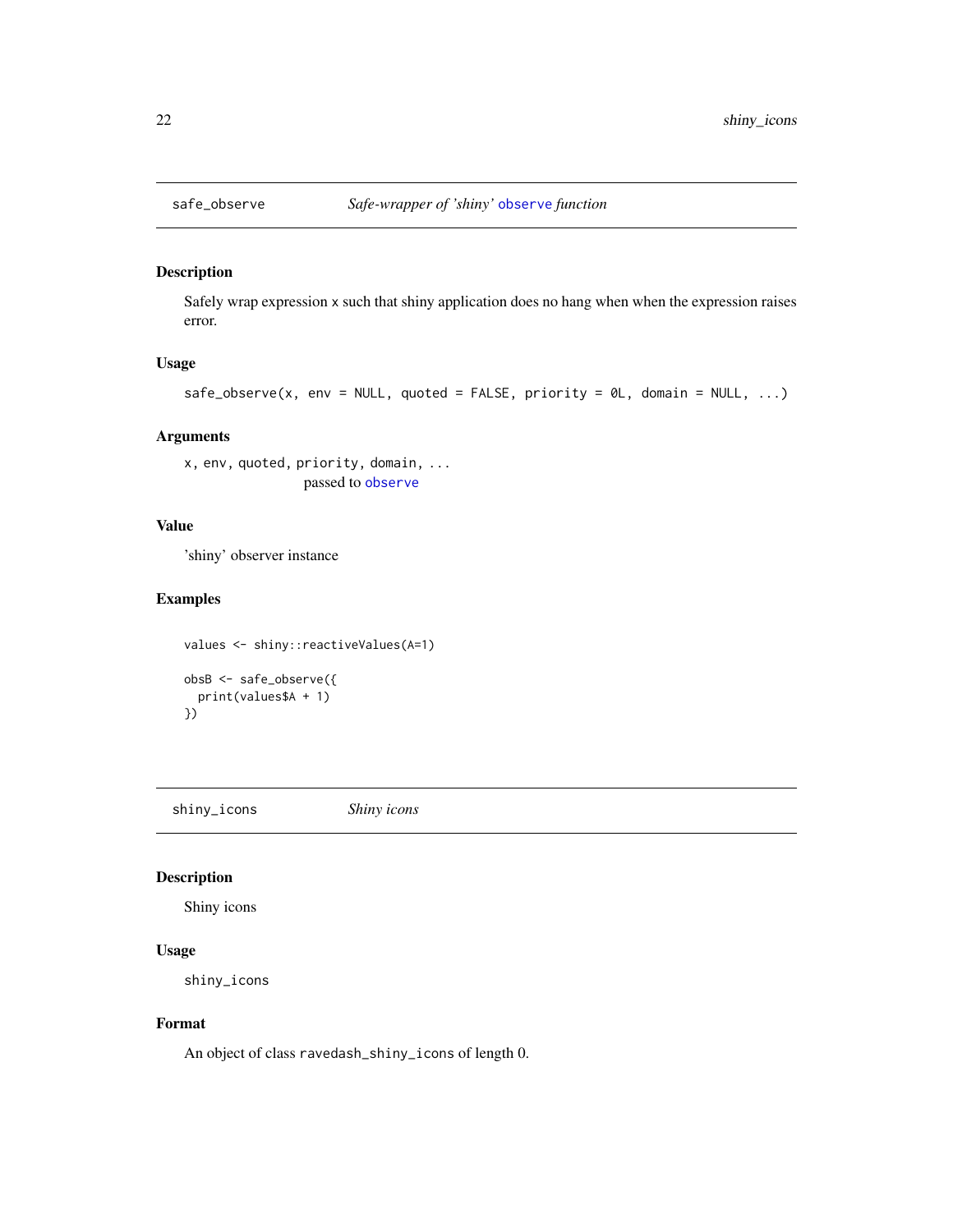#### <span id="page-22-0"></span>simple\_layout 23

# Details

The goal of create this list is to keep 'shiny' icons (which are essentially 'font-awesome' icons) up-to-date.

simple\_layout *Simple input-output layout*

# Description

Provides simple layout, with inputs on the left, and outputs on the right. Only useful in 'shidashi' framework.

#### Usage

```
simple_layout(
  input_ui,
  output_ui,
  input_width = 4L,
  container_fixed = FALSE,
  container_style = NULL,
  scroll = FALSE
\mathcal{E}
```
# Arguments

| input_ui        | the 'HTML' tags for the inputs                                                                  |  |
|-----------------|-------------------------------------------------------------------------------------------------|--|
| output_ui       | the 'HTML' tags for the outputs                                                                 |  |
| input_width     | width of inputs, must be an integer from 1 to 11                                                |  |
| container_fixed |                                                                                                 |  |
|                 | whether the maximum width of the container should be fixed; default is no                       |  |
| container_style |                                                                                                 |  |
|                 | additional 'CSS' style of the container                                                         |  |
| scroll          | whether to stretch the container to full-heights and scroll the input and output<br>separately. |  |

#### Value

'HTML' tags

# Examples

library(shiny) library(ravedash)

simple\_layout(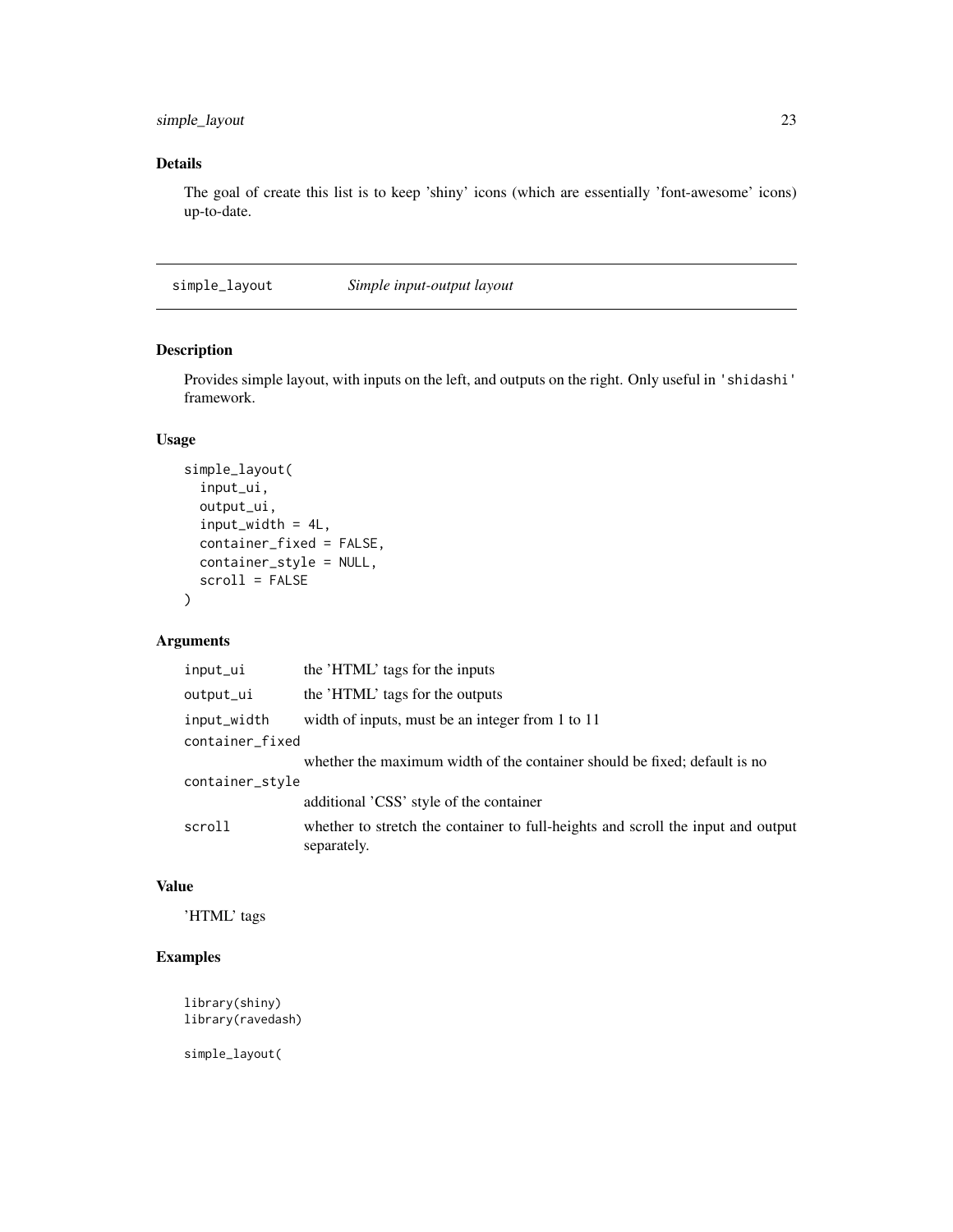24 simple\_layout

```
input_ui = list(
  ravedash::input_card(
     title = "Data Selection",
     "Add inputs here"
  )
 ),
 output\_ui = list(ravedash::output_card(
      title = "Result A",
      "Add outputs here"
   \lambda)
)
```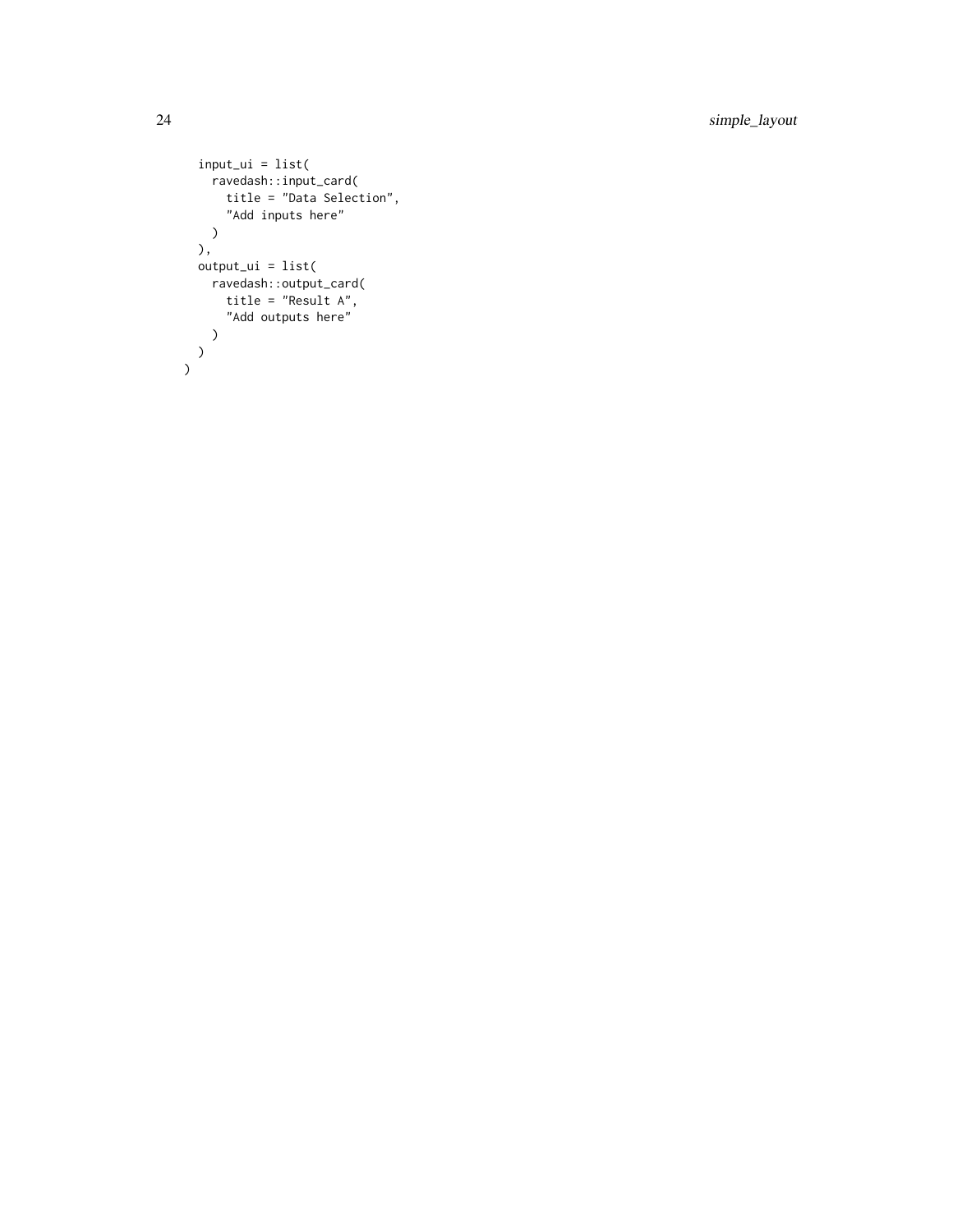# <span id="page-24-0"></span>**Index**

∗ datasets shiny\_icons, [22](#page-21-0) be\_patient\_text *(*random-text*)*, [9](#page-8-0) card, *[11](#page-10-0)* card\_href *(*card\_url*)*, [2](#page-1-0) card\_tool, *[11](#page-10-0)* card\_url, [2](#page-1-0) close\_loader *(*rave-runtime-events*)*, [12](#page-11-0) current\_shiny\_theme *(*rave-runtime-events*)*, [12](#page-11-0) debug\_modules, [3](#page-2-0) finished\_text *(*random-text*)*, [9](#page-8-0) fire\_rave\_event *(*rave-runtime-events*)*, [12](#page-11-0) flex\_container, *[4](#page-3-0)* flex\_group\_box *(*group\_box*)*, [4](#page-3-0) get\_default\_handlers *(*rave-runtime-events*)*, [12](#page-11-0) get\_rave\_event, *[21](#page-20-0)* get\_rave\_event *(*rave-runtime-events*)*, [12](#page-11-0) glue, *[5](#page-4-0)* group\_box, [4](#page-3-0) input\_card, *[2](#page-1-0)* input\_card *(*rave-input-output-card*)*, [10](#page-9-0) launch\_session *(*rave-session*)*, [15](#page-14-0) list\_session *(*rave-session*)*, [15](#page-14-0) logger, [5](#page-4-0) logger\_error\_condition *(*logger*)*, [5](#page-4-0) logger\_threshold *(*logger*)*, [5](#page-4-0) module\_server\_common, [6,](#page-5-0) *[13](#page-12-0)* new\_rave\_shiny\_component\_container, [8,](#page-7-0)

*[16](#page-15-0)*, *[19](#page-18-0)*

new\_session *(*rave-session*)*, [15](#page-14-0) nullfile, *[5](#page-4-0)* observe, *[22](#page-21-0)* open\_loader *(*rave-runtime-events*)*, [12](#page-11-0) output\_card, *[2](#page-1-0)* output\_card *(*rave-input-output-card*)*, [10](#page-9-0) prepare\_subject\_bare, *[19](#page-18-0)*

prepare\_subject\_power, *[19](#page-18-0)* prepare\_subject\_with\_epoch, *[19](#page-18-0)* presets\_analysis\_electrode\_selector2 *(*rave-ui-preset*)*, [16](#page-15-0) presets\_analysis\_ranges *(*rave-ui-preset*)*, [16](#page-15-0) presets\_baseline\_choices *(*rave-ui-preset*)*, [16](#page-15-0) presets\_condition\_groups *(*rave-ui-preset*)*, [16](#page-15-0) presets\_import\_export\_subject\_pipeline *(*rave-ui-preset*)*, [16](#page-15-0) presets\_import\_setup\_blocks *(*rave-ui-preset*)*, [16](#page-15-0) presets\_import\_setup\_channels *(*rave-ui-preset*)*, [16](#page-15-0) presets\_import\_setup\_native *(*rave-ui-preset*)*, [16](#page-15-0) presets\_loader\_3dviewer *(*rave-ui-preset*)*, [16](#page-15-0) presets\_loader\_electrodes *(*rave-ui-preset*)*, [16](#page-15-0) presets\_loader\_epoch *(*rave-ui-preset*)*, [16](#page-15-0) presets\_loader\_project *(*rave-ui-preset*)*, [16](#page-15-0) presets\_loader\_reference *(*rave-ui-preset*)*, [16](#page-15-0) presets\_loader\_subject *(*rave-ui-preset*)*, [16](#page-15-0)

random-text, [9](#page-8-0)